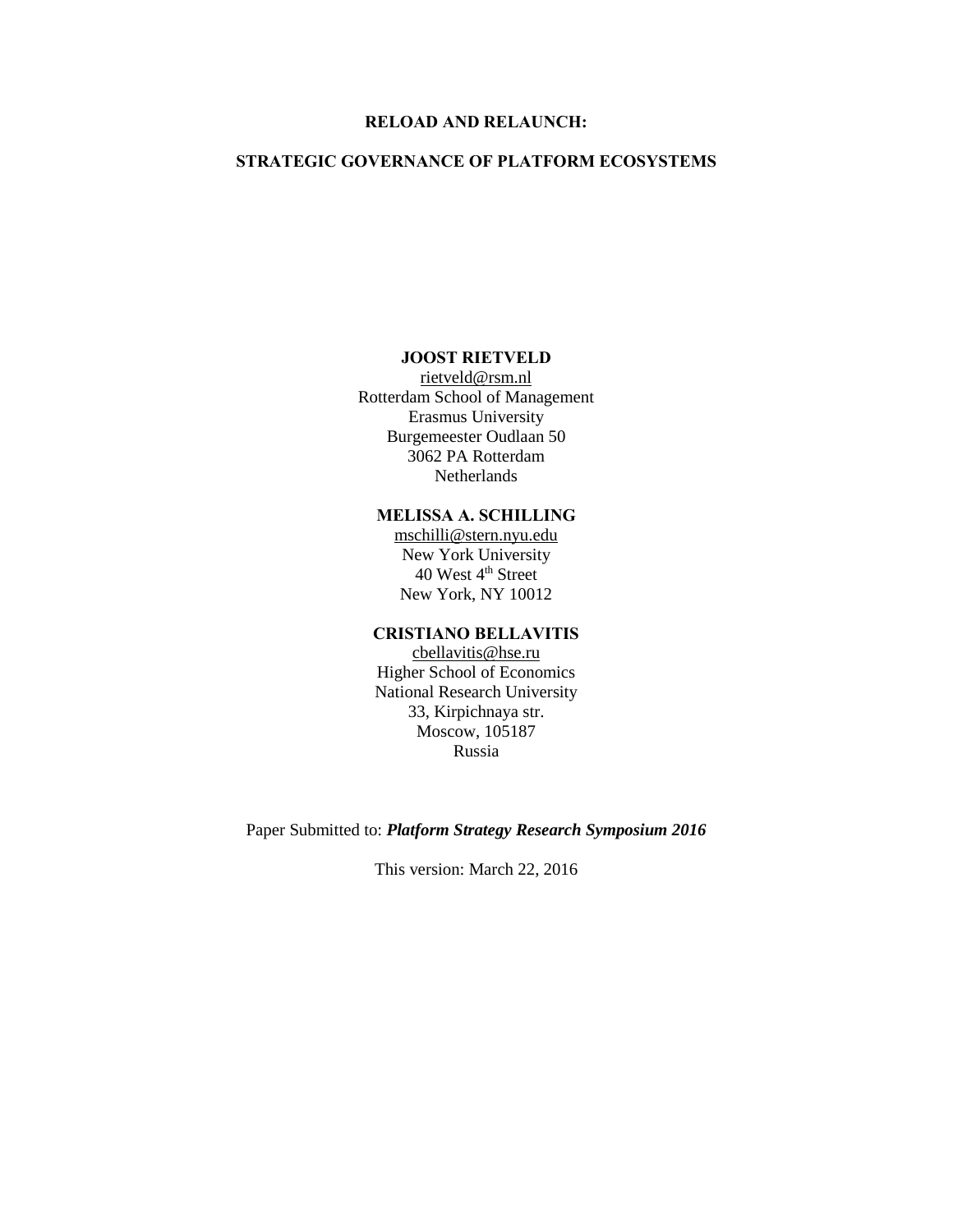# **RELOAD AND RELAUNCH: STRATEGIC GOVERNANCE OF PLATFORM ECOSYSTEMS**

### **Abstract**

Platform owners have a number of strategic levers for managing the value of their ecosystems. However, they must use them carefully: how and by whom that value is captured is shaped by the competitive dynamics between the producers of complementary goods and the platform itself. We begin by developing a framework of value creation and value capture in platform markets. This framework yields a number of implications for whether and when a platform owner should selectively promote individual complements. We test our arguments on data from seventh generation video game sales, assessing both how games are selected for promotion, and how promotion affects subsequent sales performance. We find that platform owners do not simply promote "best in class" complements; they strategically invest in underappreciated games where there is greater marginal value to be unlocked, and with whom the platform may have greater bargaining power. We also find important temporal effects.

**Keywords**: Platform-based markets; ecosystems, complementors; value creation; value capture; video games.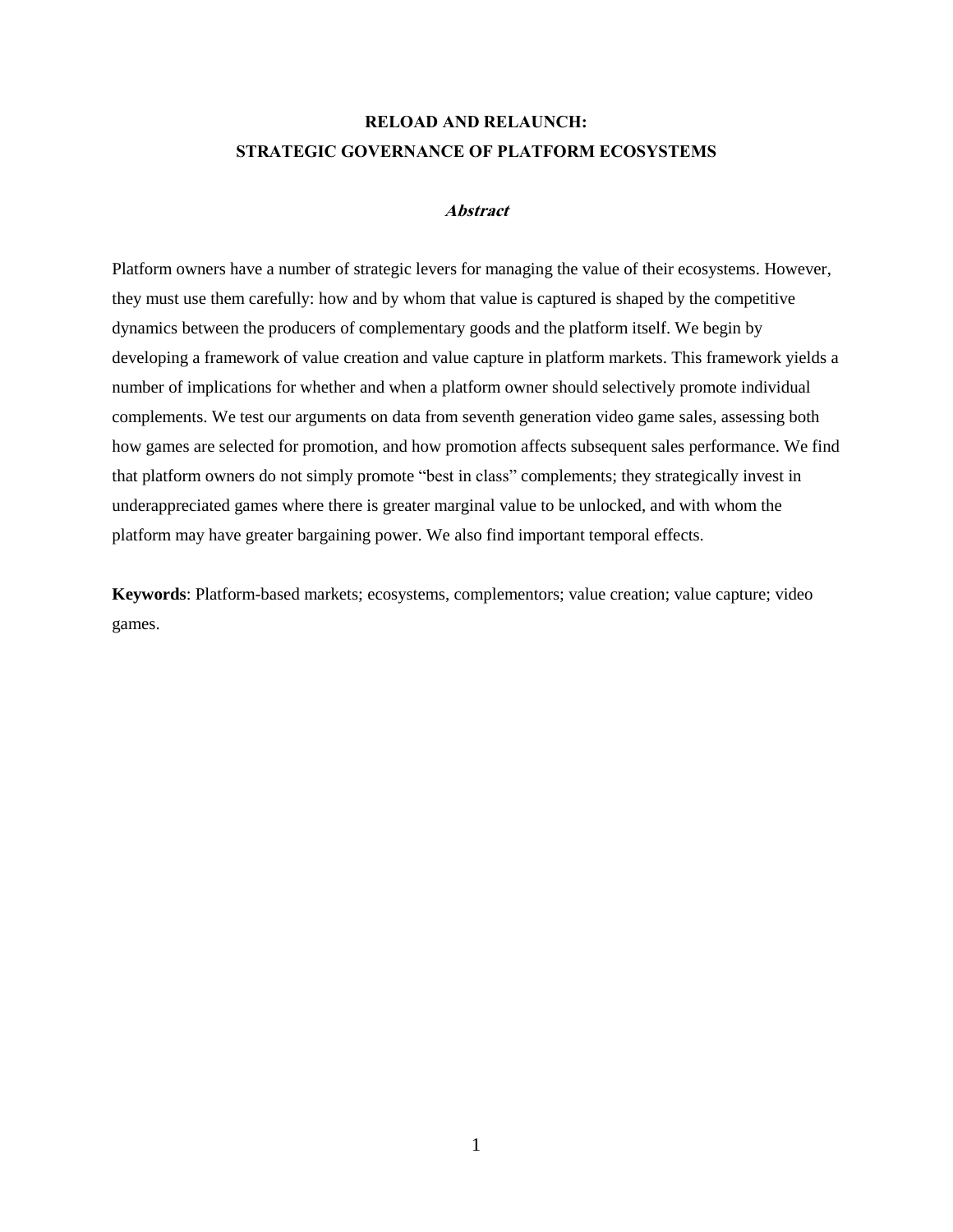#### **1. INTRODUCTION**

Many products are only valuable and desirable when used with complementary goods or services (e.g., software for computers, fuel and service for automobiles) (Schilling, 2009). This can lead to strong network externalities: A more valuable (or more widely adopted) platform will stimulate the development and sale of complements, and in turn, high availability and quality of complements will stimulate greater sales of the platform (Katz & Shapiro, 1986). The platform and complements might be sold as a preassembled bundle (as when a computer arrives pre-installed with software) or sold in separate components that the user combines themselves. When a product bundle is composed of a platform and complements in this way, there can be a complex interplay in how each element of the bundle contributes to the overall value of the product. A platform owner, for example, must consider not only how its investments influence the standalone value of its platform, but must also manage (and often invest in) the value delivered by complements produced by others. That is, it must manage the value of its overall ecosystem (Adner & Kapoor, 2010). Apple's stringent control policies for applications for the iPhone provides an apt example – unreliable applications would erode the device's reputation for quality and ease-of-use. Similarly, Elon Musk's commitment to provide a network of charging stations for the Tesla electric vehicles is designed to increase customers' perceived value of the car by reducing their fears that they will be unable to charge their batteries.

The preceding suggests that platform owners face important strategic decisions about how to manage the value produced by complements. Platform owners might invest directly in the provision of complements (as in the Tesla example), they may provide incentives and controls to improve the quality of complements provided by others (as illustrated in the iPhone example above), or both. Video game console producers, for example, typically develop a range of games in-house to ensure there are quality games available at the launch of their consoles, however they also work vigorously to attract the participation of third-party game developers, and may enlist a number of strategies to ensure or improve the value provided by third-party games.

Though it is easy to assume a platform owner seeks to simply maximize the size, quality, and visibility of its complements, the choice of whether, how, and when to invest in individual complements is actually considerably more complex. First, a platform owner typically faces resource constraints that preclude making all possible valuable investments. This suggests that platform owners must utilize rationing, and thus must make choices about which investments will have the biggest payoff, and when they should be made. This leads to a second complication: The producers of a firm's complements are likely to be competing against each other, and any investment the platform owner makes in individual complements influences the competitive dynamics between those complements producers, which in turn affects their incentives and their bargaining power. This raises important questions about how platform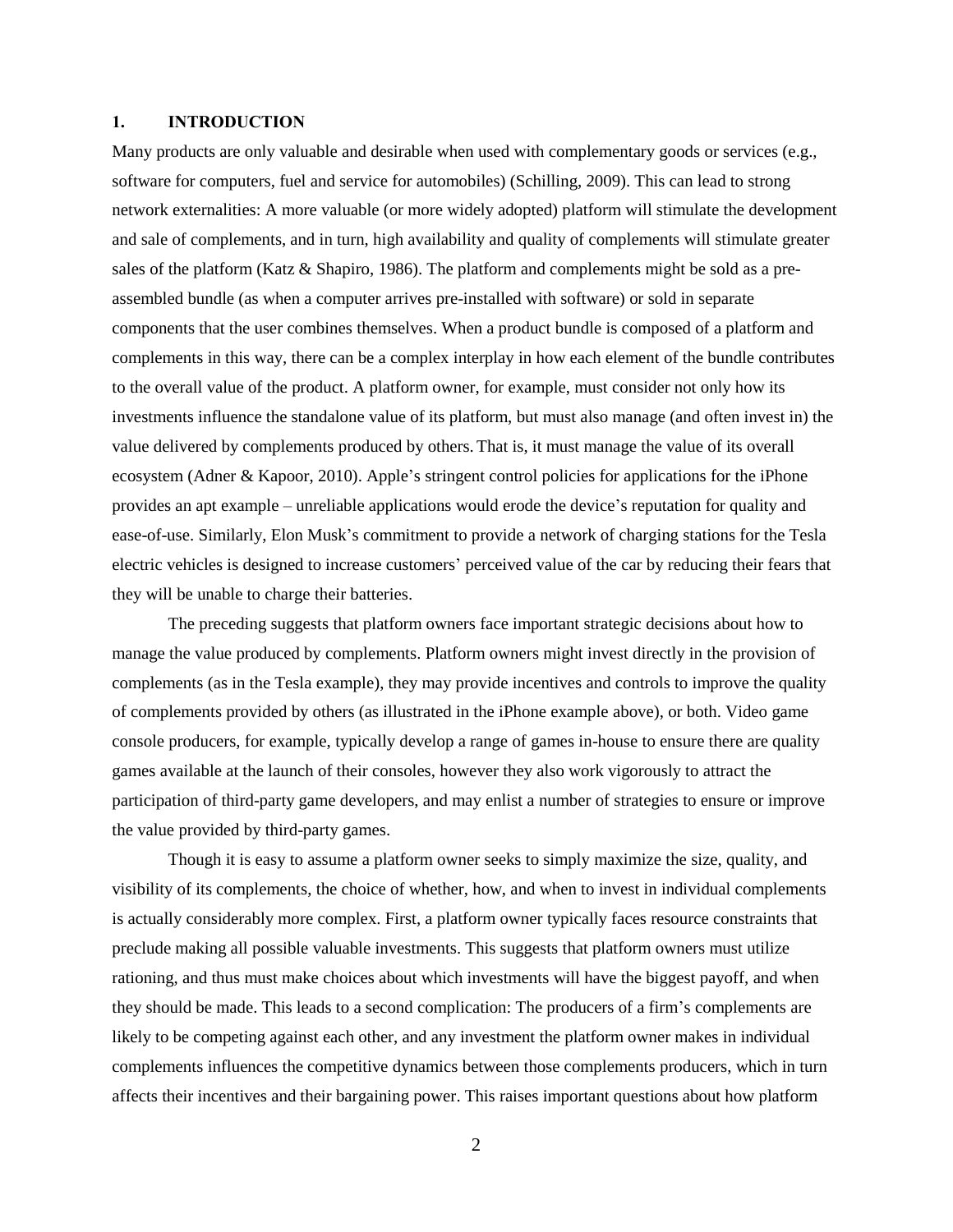owners deploy their resources to greatest advantage: *How do platform owners choose the complements in which to invest? Which complements benefit most by the platform's investment? Do temporal dynamics influence these payoffs?*

Much of the early work on platform-based markets used formal modeling to generate predictions about strategies such as pricing (e.g., Parker & Van Alstyne, 2005; Rochet & Tirole, 2003; Hagiu, 2009), installed base (Economides, 1996; Katz & Shapiro, 1985; Zhu & Iansiti, 2012), timing (Casadesus-Masanell & Yoffie, 2007), openness (Rysman, 2009; Casadesus-Masanell & Halaburda, 2014), offering of first party content (Hagiu & Spulber, 2013), and value capture (Casadesus-Masanell & Yoffie, 2007). Empirical researchers subsequently found support for many of these predictions (Adner & Kapoor, 2010; Boudreau, 2010; Brynjolfssen & Kemerer, 1996, Gandal, 1994; Landsman & Stremersch, 2011; Schilling, 2002; Seamans & Zhu, 2013; West, 2003), yet also often exposed more complex nuances such as learning effects (Schilling, 2002), the effect of distinctly different buying behavior by different market segments (Rietveld & Eggers, 2016), the effects of producing complements for multiple platforms ( "multihoming") (e.g., Cennamo & Santalo, 2013; Rysman, 2007; Tanriverdi & Lee, 2008), credible commitments and signaling (Gawer & Henderson, 2007), and more (see a review by Birke, 2009). Furthermore, though early work on network externalities often emphasized the actions of independent industry players and the emergence of dominant platforms through the interplay of market forces, a growing awareness has emerged that most successful platform ecosystems become successful through the deliberate and strategic orchestration of a platform governor – that is, they are carefully managed by a single player that possesses a high degree of architectural control (Boudreau & Hagiu, 2009; Eisenmann, Parker & Van Alstyne, 2009; Schilling, 2009). Research on whether and how platforms owners govern their ecosystems is still relatively scant, but the area is attracting growing interest (Adner & Kapoor, 2010; Tiwana, 2014; Wareham, Fox & Giner, 2014). High profile industry examples of ecosystem governance decisions, such as the Apple and Tesla examples mentioned previously, have highlighted our need to better understand the influence of a platform's strategies with respect to governing its complements ecosystem.

Our contribution in this study is twofold. First, we integrate ideas from work on network externalities and value-based strategy to develop a parsimonious framework of value creation and value capture in platform markets, and outline some of the main objectives and governance strategies of platform owners. Some of the key takeaways from this framework include: a) though platform owners seek both depth and breadth of complements to attract and satisfy customers, quality concerns, competition between complements providers, and resource constraints create strategic trade-offs the owner must manage in determining whether and when to promote individual complements, and b) because the platform owner is not only concerned with value creation but also its own ability to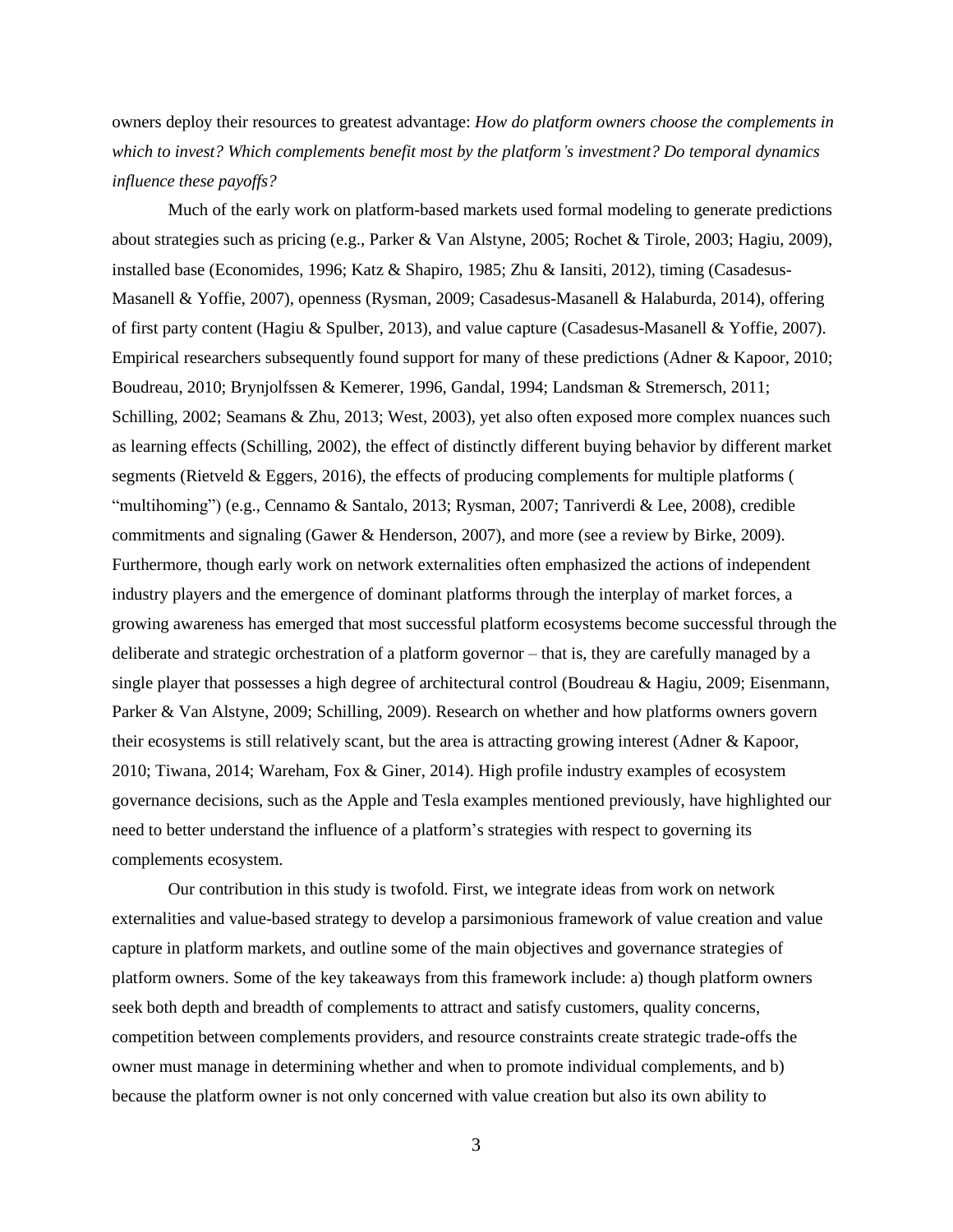appropriate as much of this value as possible itself (*value capture*), it also seeks to manage its ecosystem in a way that strengthens its own bargaining power while limiting the bargaining power of individual complements producers. This framework yields several testable predictions about how platform owners manage their ecosystem of complements through selective support and promotion of individual complements. Second, we empirically examine these arguments by using data on how seventh generation video game consoles (Microsoft Xbox 360 and Sony Playstation 3) selectively invested in promoting individual complements (games) to manage the value creation and value capture in their overall ecosystems. We further examine how those investments interacted with the original performance of the complement, and how that interaction is influenced by the temporal dynamics unfolding in the ecosystem.

#### **2. VALUE CREATION AND CAPTURE IN PLATFORM MARKETS**

A platform owner wishes to increase the value of the overall ecosystem it governs (*value creation*), and its ability to extract value from that ecosystem itself (*value capture*) (Bowman & Ambrosini, 2000; Brandenburger & Stuart, 1996). Increasing the value of its overall ecosystem increases its direct profitability because the platform owner typically captures profits both from the sale of its platform, and captures a share of the value created by each member of the ecosystem. For example, a successful videogame ecosystem yields profits to the platform owner both through sales of the console, and royalties from games (Schilling, 2003). The degree to which the platform owner can capture the value created, however, will be influenced by its bargaining power vis-à-vis the bargaining power of complements producers. Producers of extremely successful games, for example, will be able to negotiate better royalty terms from console producers, and may resist exclusivity agreements (Johns, 2006). To manage both value creation and value capture simultaneously can be complex. There can be a delicate balancing act between attracting valuable complements and retaining bargaining power so that producers of complementary goods do not appropriate most or all of the value of the ecosystem. Furthermore, there are temporal dynamics that influence how value is created and captured across different stages of the lifecycle of a platform.

The factors that will have the greatest influence on the value of the overall ecosystem are a) the functionality of the platform itself, b) the functionality of individual complementary goods, which is in part due to their interaction with the functionality of the platform, and c) the depth and breadth of the range of complements in the ecosystem. The division of value capture will be most influenced by the relative bargaining power of individual complements, and the marginal value they gain from the support of the platform.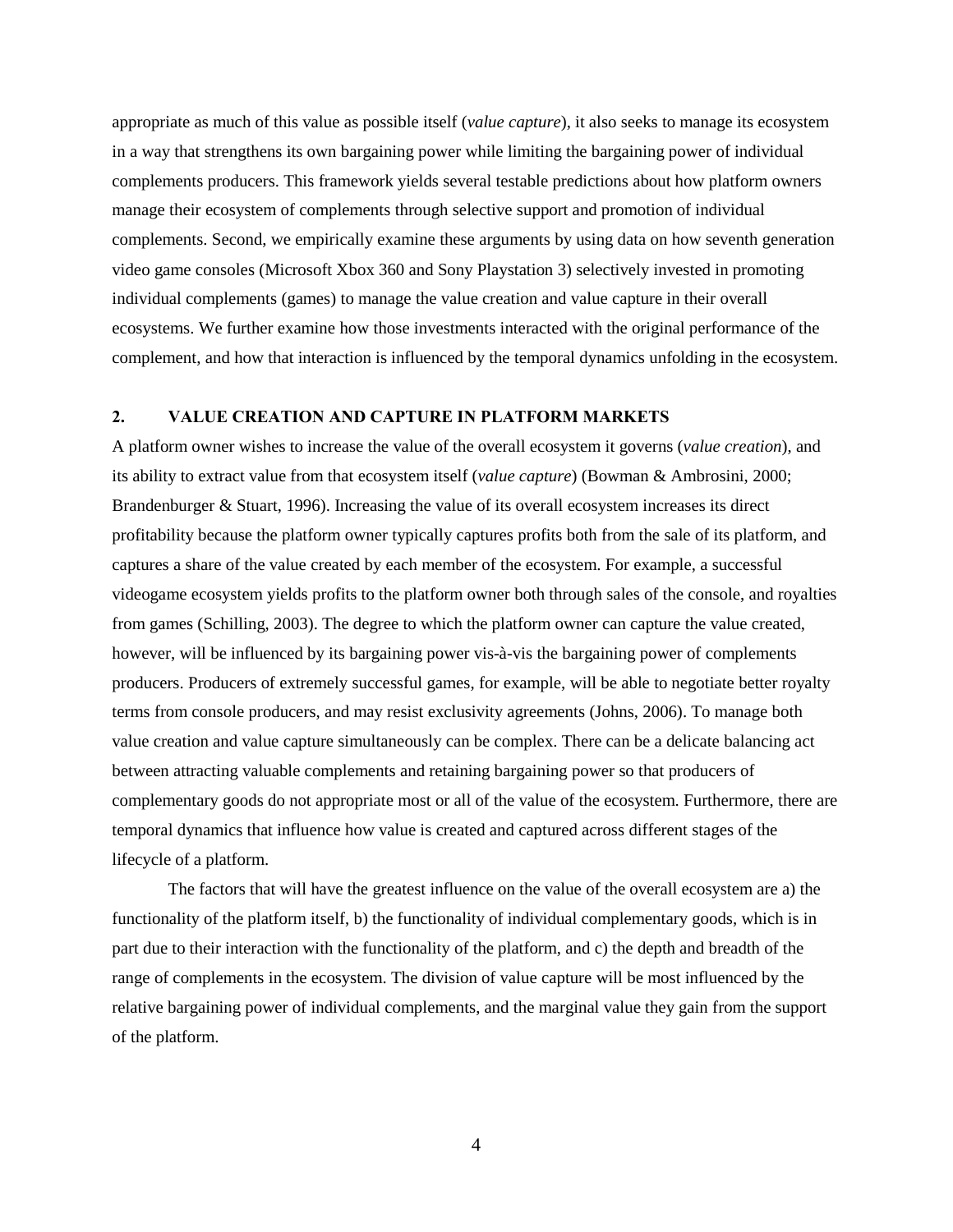#### **2.1. Platform Functionality**

The functional performance (e.g., speed, fidelity, ease-of use, etc.) of the platform itself is typically readily observable, and is important for attracting complementary goods providers as well as customers, and thus directly affects how the value of the overall ecosystem evolves. This is particularly important early in each generation's lifecycle when the value of the overall ecosystem is still evolving. The aesthetic qualities and ease of use of the iOS and iTunes platforms, for example, were major draws for consumers – even people who were not enthusiastic users of mobile phones or fans of the Apple Mac OS could not help but be entranced by the smooth scrolling and vibrant appearance of the Apple iPhone, or the simplicity of the iTunes system for downloading and organizing music. Similarly, in each generation of video game consoles, platform owners introduced consoles that had two or three times the processor speed and major increases in hard drive storage over previous generations (Schilling, 2003). In recent generations, firms have spent as much as \$500 million in R&D to develop highly advanced video game consoles that offer major advances in performance.

#### **2.2. Complementary Goods Functionality**

The functional performance of individual complementary goods will also typically be extremely important to the value of the overall ecosystem. Exceptional complementary goods can have disproportionate influence on customer adoption (Binken & Stremersch, 2009; Kim, Prince, & Qui, 2014; Lee, 2013). Many game console customers, for example, will choose their console based on the availability of one or a few highly desired games. Similarly, it is well understood that a "killer app" can make or break a computing or smartphone platform. Platform owners do not, however, have complete control over the complements produced by third-party complementors – they can only incentivize them, screen them, and (as discussed more later) provide some signaling about those complements to the end customer. Furthermore, the functional performance of complements developed by third parties will also be linked to both the quality of the platform (because a low quality platform typically limits the functionality of its complements) and the installed base of the platform (because platforms with larger installed bases attract more complements and provide greater incentive for investment in those complements than platforms with small installed bases). The platform producer thus elicits the attention and cooperation of third-party complementors by signaling them about the quality of its platform and its likelihood of success in the marketplace. The interests of the platform producers and third-party complementors are largely aligned (in that both groups want the platform to have a large installed base and for complements to sell well), but both groups face resource constraints and must make strategic choices about where to make their investments.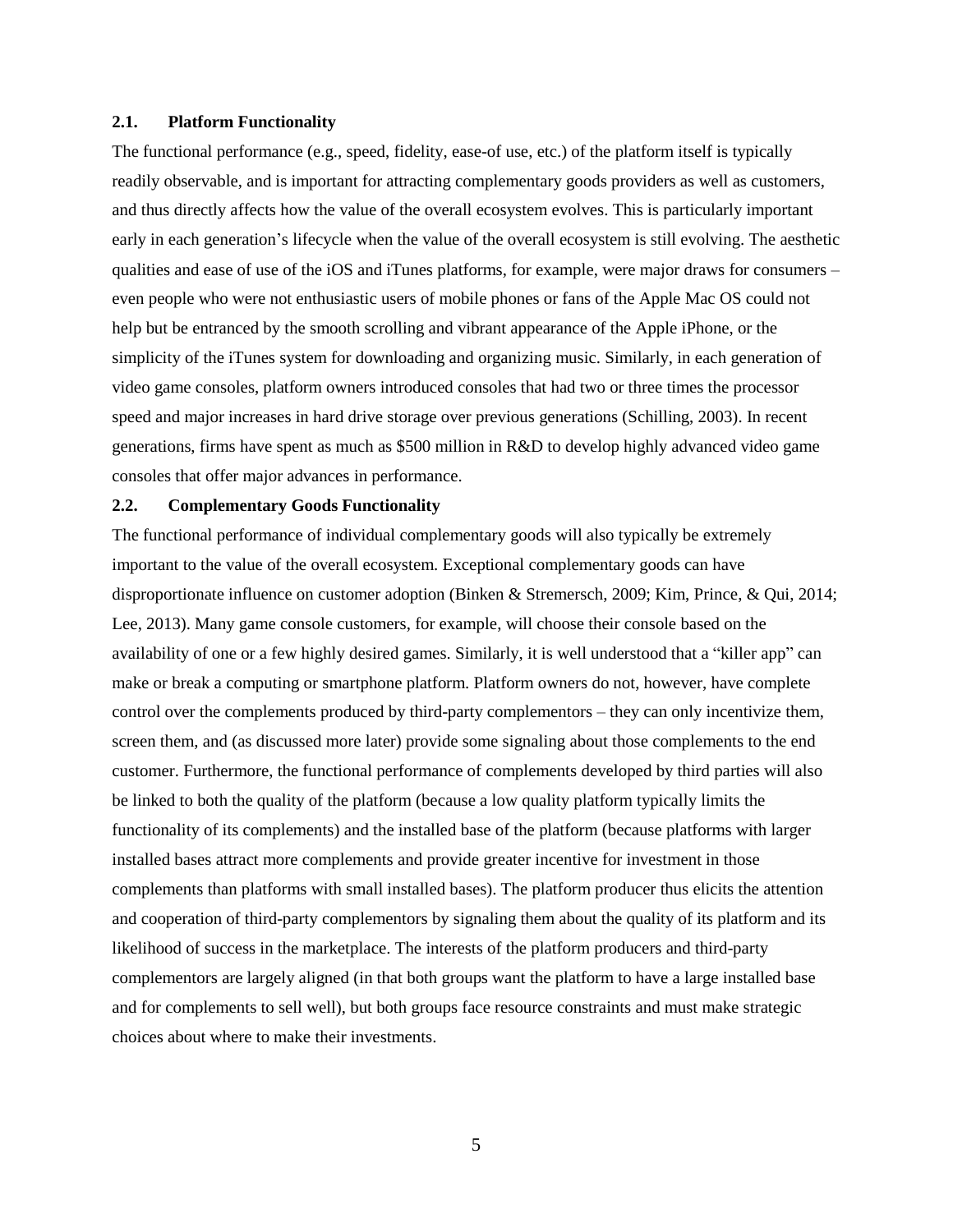#### **2.3. Complementary Goods Depth and Breadth**

Finally, the depth (e.g., number and quality) and breadth (e.g., diversity and range) of an overall ecosystem can be important both in an individual customer's purchase decision (i.e., when customers seek a variety of complements), and for reaching different segments of the market that have heterogeneous preferences (Boudreau & Haigu, 2009; Rietveld & Eggers, 2016). Customers only buy platforms for which they believe the range of their complements needs will be met (Dubé, Hitsch, & Chintagunta, 2010). Computing platforms that lack software programs that customers need, for example, will be spurned; gaming consoles that lack games in particular genres the customer enjoys will be avoided. More generally, ample evidence exists in the economics literature showing a relationship between the number of complements available for a platform and the adoption of said platform by end-users (Clements  $\&$ Ohashi, 2005; Nair, Chintagunta & Dubé, 2004), as well as an additional marginal benefit from the number of complements that are exclusive to a particular platform (Corts & Lederman, 2009; Landsman & Stremersch, 2011; Lee, 2013).

#### **2.4. Bargaining Power and Differences in Marginal Value**

The preceding indicates that the platform owner wishes to attract and retain complements of the highest quality, across a diverse range of categories. To some degree, the platform owner's bargaining power is a direct function of the value it creates in the overall ecosystem. Complements producers want to be part of the most successful ecosystem, and therefore are more likely to be loyal and agree to licensing terms that are favorable to the platform owner. The story, however, is not as simple as it appears. First, extremely popular complements also typically have high bargaining power: They can extract better terms from the platform owner, and they are more likely to refuse an exclusivity agreement to the platform owner, thereby reducing the amount of value that the platform owner captures from the complement (see Johns, 2006 for an overview of issues relating to complementors' bargaining power in the context of the console video game industry). Second, the value of the complement is not independent of the actions taken by the platform owner: It can increase (or decrease) both the performance and visibility of the complement through its own strategic actions, such as giving it earlier or deeper access to the platform's specifications (thereby enabling the complement to have greater performance), or by endorsing the complement to give it prominence among the platform's customers. Third, it should be readily apparent that the marginal value of privileged access or an endorsement is a nonlinear function of the complement's standalone performance: Poorly designed complements cannot be made into "stars" by giving them earlier or deeper access to specifications or by giving them endorsements, suggesting that there are some positive interaction effects between the underlying quality of the complement and the boosting strategies of the platform owner. However, it is also likely that at some point diminishing returns set in: The amount of improvement in either performance or visibility available to an already exceptional complement may be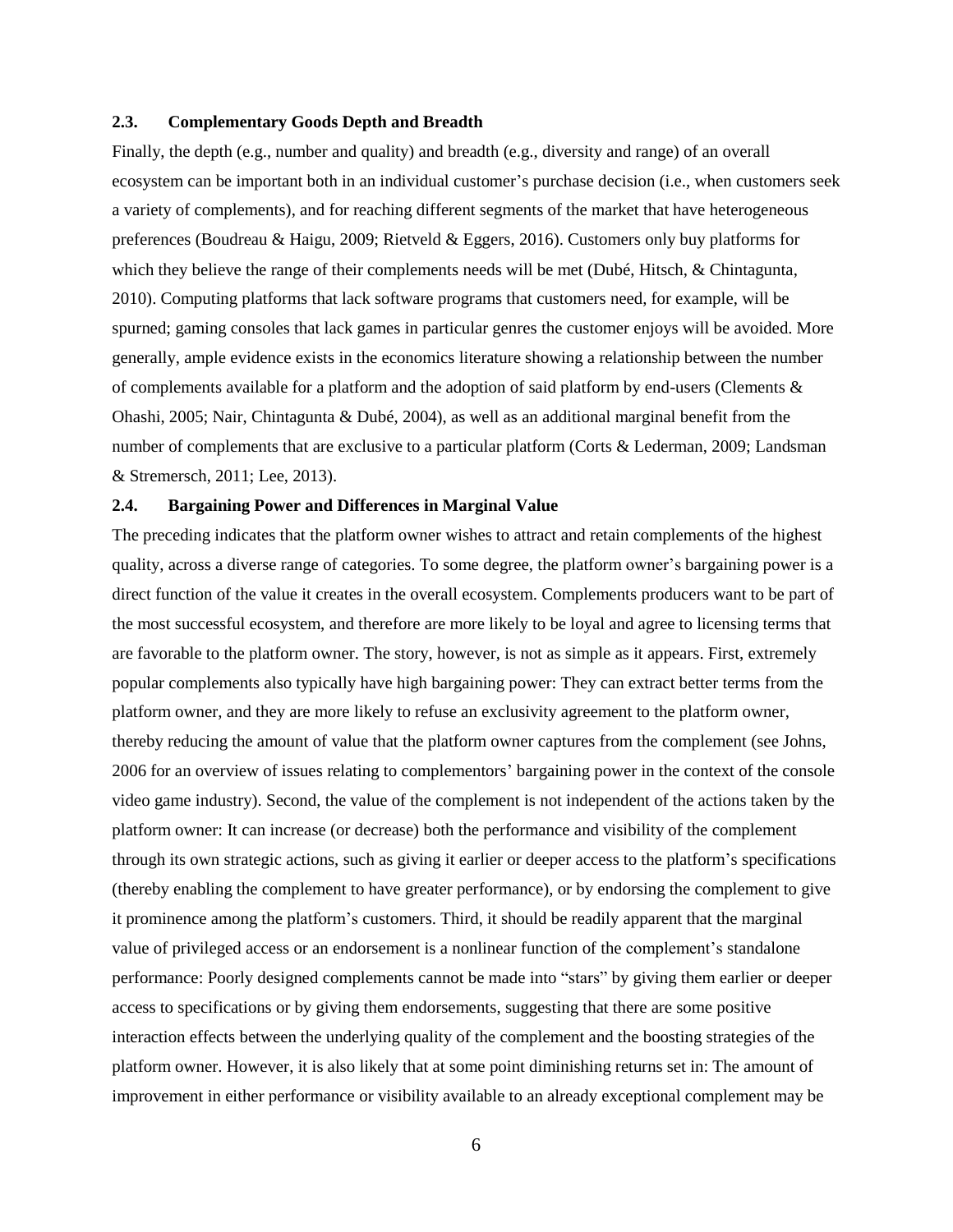limited (see, for example, Adner & Zemsky, 2006; Rietveld, Lampel, & Bellavitis, 2013). Therefore the marginal gain to a complement of a platform's boosting efforts for it might be highest for great-but-notbest complements.

Consider, for example, the strategy of International Management Group (IMG), the world's first sports management agency. IMG earns its revenues by a) securing endorsement deals for the athletes from which IMG will draw a share, b) helping to place the athletes in major tournaments where they can win prizes from which IMG will receive a cut, and c) helping the athletes manage their overall careers to maximize their lifetime value. Having top performers helps ensure that IMG's athletes win more and larger purses; having those top performers in a wide range of sports helps IMG to craft lucrative endorsement deals from clients such as Rolex, Nike, Mercedes, etc. who often wish to contract for a bundle of sporting events simultaneously. The very top performers, however, such as Tiger Woods in golf or Roger Federer in tennis, have considerable bargaining power to craft contracts that favor them. They do not need a management agency's help to get invitations to prestigious tournaments or endorsement offers. It is instead the up-and-coming athletes who reap the greatest potential gain from working with an excellent talent management agency (this is, of course, only valuable if the athlete can deliver the expected performance). Up-and-coming athletes know that IMG can help make them into a highly-paid, highly visible star. They also know that if they alienate IMG, IMG might find ways to exclude them from events, camera shots, and broadcast mentions. The up-and-coming athlete, then, is likely to be loyal and willing to give IMG very good terms in their management contract.

IMG thus strategically manages its stable of talent in a delicate balancing act: It must attract and retain stars to increase the value of the overall ecosystem, but it gets the most leverage from the investments it makes in boosting the value of up-and-coming athletes. Platform owners in many industries face a similar balancing act. They want to attract and develop exceptional complements that boost the value of their overall ecosystem, but exceptional complements will also be able to capture more of the value in the overall ecosystem (see Figure 1). The platform owner thus seeks to manage the ecosystem in a way that creates value in in the ecosystem while also retaining its ability to capture much of that value through strategies as described below.

---INSERT FIGURE 1 HERE---

### **3. PLATFORM OWNER STRATEGIES TO CREATE AND CAPTURE VALUE**

Platform owners have a number of strategies they can employ to increase the availability and quality of complements available for their platforms, and thus the value created by their platform for the end-user. First, platform owners can invest in developing complements themselves. Consistent with this, Schilling (2003) finds that every successful game console producer has also made a significant number of in-house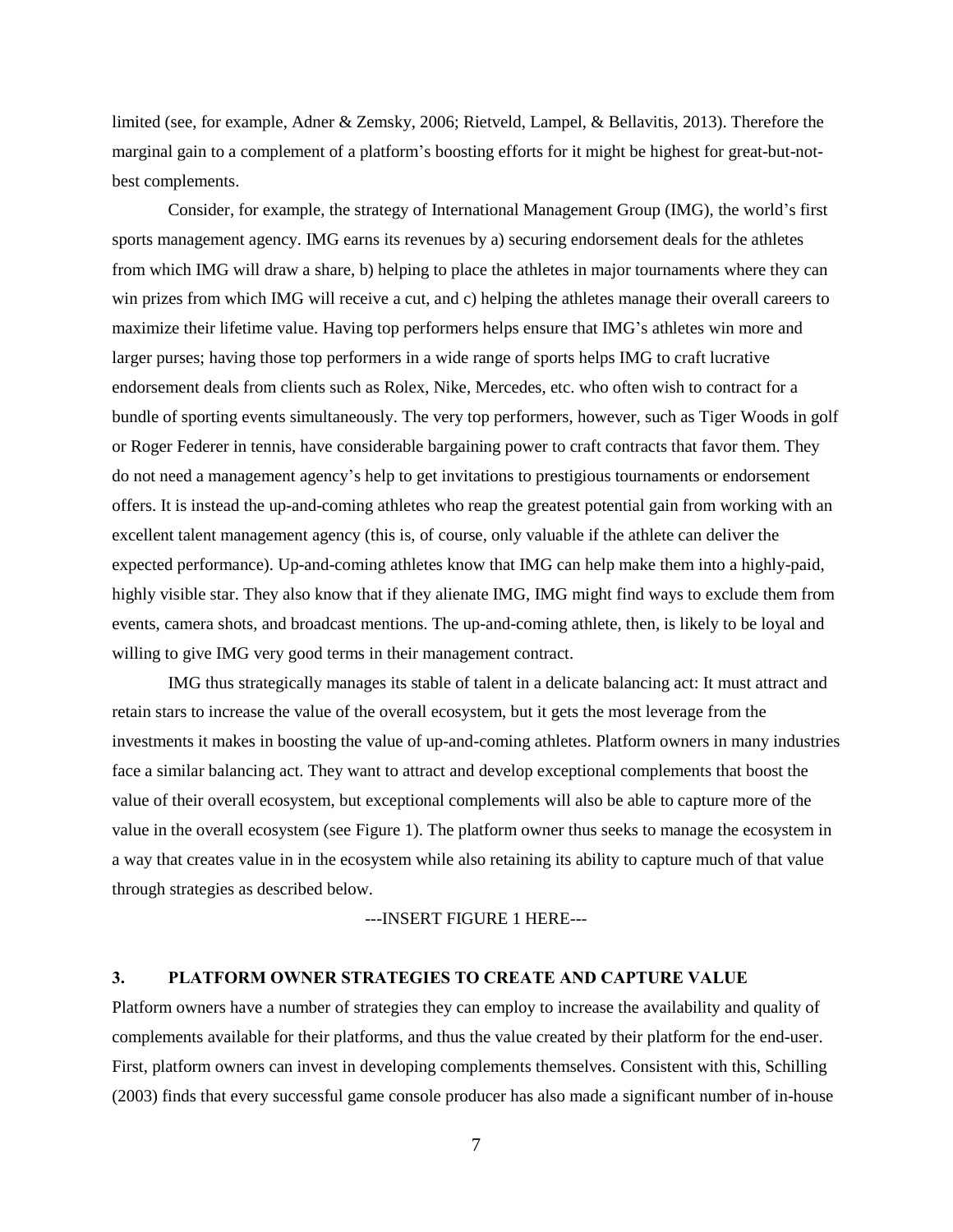games (sometimes up to 30% of total titles) to ensure that quality games were available at launch. Consoles that relied heavily on third-party developers (e.g., 3DO's Interactive Multiplayer, NEC's Turbografx 16, Atari's Jaguar) failed.

Second, platform owners can subsidize complements production (Corts & Lederman, 2009). Though video game console producers do not typically pay directly for games to be developed for their consoles, they do invest heavily in tools to make it easier to develop games for their consoles. For instance, one of Microsoft's advantages in entering the videogame console industry was that it could leverage its DirectX software development kit which provided runtime libraries, documentation, and headers for use in coding. DirectX was already familiar to many PC software and game developers and made it much simpler for them to develop Xbox games.

Third, as long as compatibility is selective and controlled (through, for example, licensing agreements), platform owners can screen and control the quality of complements. In the videogame industry, for example, game developers have to submit their games to the console producers for approval (a procedure referred to as "lot check") before those games are authorized for production. This is as important to other complements developers as it is to distributors and end customers; a platform that allows complements unrestricted access to the platform, particularly if they are of variable quality, dilutes the incentives of its complements providers (Boudreau, Lacetera, & Lakhani, 2011). Though a complementor benefits from a valuable ecosystem that attracts customers to the platform, and part of that value is driven by the breadth and depth of complements availability, beyond some threshold of breadth and depth, additional complements impose more costs in the form of competition to any given complements provider than benefits created by making the ecosystem more attractive to customers (Boudreau & Jeppesen, 2014). Furthermore, if complements are of variable quality, poor quality complements create signals to customers that can have negative externalities for high quality complements (a negative "halo effect") (Huber & McCann, 1982; Janakiraman, Sismeiro, & Dutta, 2009). In absence of the ability to directly discriminate about the quality of a product, customers will use other observable attributes to make inferences about the unknown attributes (Boatwright, Kalra, & Zhang, 2008; Sine, Shane, & Gregorio, 2003). If customers observe (or hear about) poor quality complements in a platform's ecosystem, customers may rationally infer that the platform does not have strict quality standards, and thus they may adjust their perception of the expected quality of the overall ecosystem, and its constituent complements, downwards.<sup>1</sup> It is thus important to all complements providers (and customers, and distributors) that complements quality is controlled.

 $\overline{a}$ 

<sup>&</sup>lt;sup>1</sup> Many industry spectators have attributed the 1983 crash of the video game industry to the release of a single highprofile, poor-quality, video game. In 1982, platform market leader Atari had obtained the exclusive licensing rights to Steven Spielberg's movie E.T., but was given an extremely tight deadline for the production of the game in order to have its release coincide with the launch of the movie in December. The high profile release of a rushed-to-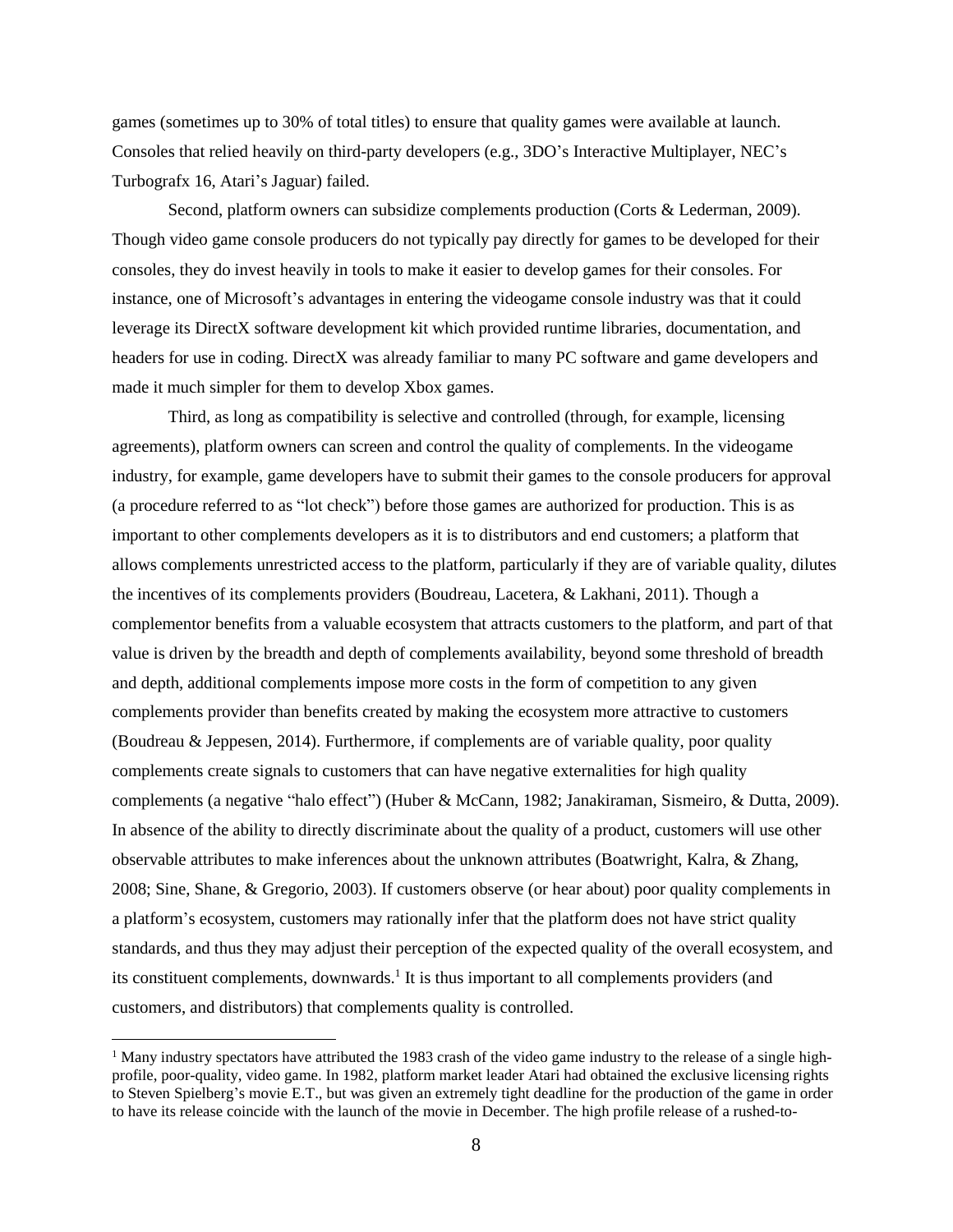Finally, platform owners can provide direct promotion of particular complements to enhance their value. This selective promotion of particular complements has been relatively understudied, and is the focus of our empirical study.

#### **3.1 Selecting Complements for Promotion**

 $\overline{a}$ 

One of the key ways that platform owners influence the value of their ecosystem is through selectively promoting individual complements that a) offer the most opportunity for marginal value creation, and b) enhance the platform's bargaining power, and therefore its ability to capture value in the ecosystem. In many ecosystem industries, one of the primary ways that the platform owner promotes individual complements is through endorsements. By endorsing a particular complement, the platform owner helps to direct customer attention to it (increasing its visibility and saliency), and provides information that serves as strong signal of the complement's quality. When there are a large number of complements competing for users' attention, even high quality complements may go undiscovered. An award or endorsement can significantly increase awareness for such complements. For example, Apple's staff picks applications and games to feature in categories such as "Best New Apps," "Best New Games," "Hollywood Hits," etc. on the opening page of its App Store. Applications that are featured by Apple in this way may get up to six times as many downloads as other applications during the period they are featured (Broekhuizen*et al.*, 2013; Koetsier, 2014). In industries such as films, books, and video games, producers often relaunch their products after receiving an award, adding the award to the packaging or advertising of the product. An endorsement of a complement by a platform owner (e.g., having a complement identified as "Best of" its category) is, as we will discuss at greater length below, a powerful way to signal customers about the quality of the complement, and to help customers sort between multiple competing complements. For example, Sony PlayStation awards the best games of each console generation with the title, "Platinum: The Best of PlayStation." It describes this award with the following (Sony, 2006): "Games that warrant a Platinum release are the cream of the crop, the very best games that have been published for PS2. They're often titles that are innovative in their design and feel, offer immersive gameplay, wowed game critics and received their fair share of accolades and awards." Nintendo similarly has a "Nintendo Selects" endorsement title, and Microsoft has a "Microsoft Xbox 360 Classics" endorsement title.

The console video game industry is an exceptional context in which to examine the interactions between performance, endorsements, and timing, because though games may have some signals about

market product left many disappointed consumers wary of buying additional games, triggering the sudden demise of the industry at large. After the collapse of the game industry in 1983, Nintendo regained consumer confidence by introducing its emblematic "Seal of Quality". The platform enforced strict publishing guidelines for third-party game developers, exerted tight control over platform entry, and set minimum order thresholds for game cartridges to ensure a certain level of quality for the games entering its platforms (Rietveld & Lampel, 2014).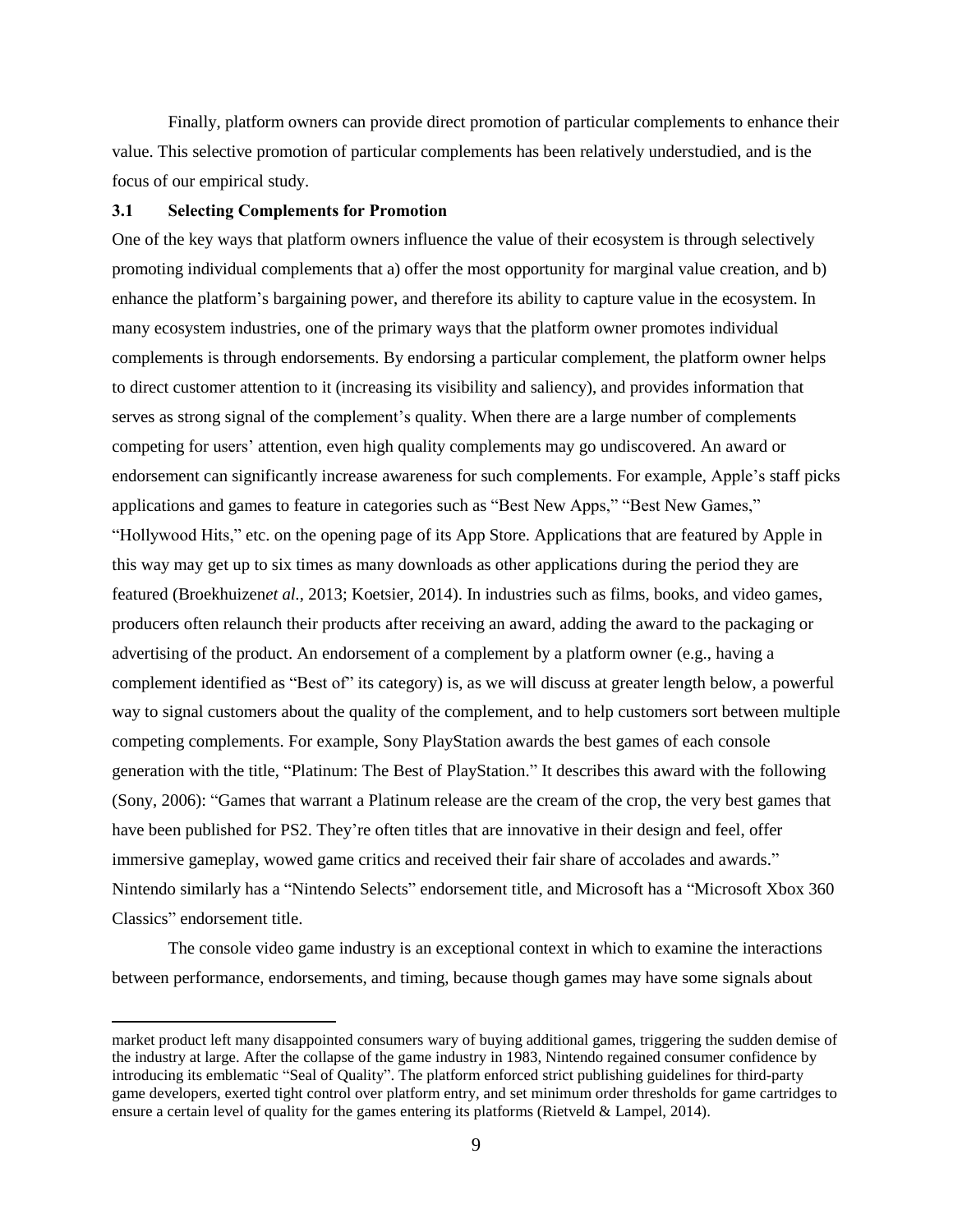their quality at release (e.g., it may be developed by a dominant publisher, be a sequel to a previously successful game, or feature big stars), the "feel" and infectiousness of a game is difficult to know in advance (Rietveld *et al.*, 2013). A user's experience of a game is a highly complex combination of visual, auditory, motion, and timing elements. Some games spark the imagination and/or induce an adrenaline response that enables nearly complete suspension of disbelief. A game can be so compelling that it is addictive (Kuss, Louws, & Wiers, 2012; Tejeiro Salguero & Moran, 2002). Other games, despite careful thought into plotlines or heavy investment in graphics, remain dull, confusing, or otherwise noncaptivating. For these reasons, a game's success, or its selection by the platform owner as a "Best of" game, provide high payload signals to a potential customer.

Though a platform owner can provide an endorsement at little direct cost, the endorsement is still a highly constrained resource because if the platform awards too many, it dilutes the meaning of the endorsement and the value of endorsement is eroded. Platform owners want complements to be successful in part because the success of the complements drives the success of the platform, and in part because the sales of complements provide direct cash flow to the platform owner in the form of royalties. The platform owner therefore desires to maximize the impact of the endorsement.

As argued previously, a platform's strategy of investing in the success of individual complements will be shaped by its desire to both create and capture value in its overall ecosystem. Complements enhance the value of the overall ecosystem both when they have high functional performance on a standalone basis, and when they collectively offer depth and breadth of selection to the customers (see figure 1). We treat each of these in turn below.

First, with respect to standalone functionality of the complement, it should be clear that the platform owner is more likely to endorse complements that have exceptional quality and demonstrable superior performance. The reasons for this are twofold: a) The endorsement is a signal of quality and if the platform owner provided that signal about a complement that was actually of low quality, it would violate the trust between the platform owner and the customer, and would erode the customer's faith in the endorsement, thereby eroding its value in future deployment and the platform owner's overall reputation; and b) if a complement already has high quality and mass market appeal, using an endorsement to help customers identify that complement can result in a much greater sales increase (in absolute terms) than applying that endorsement to a weaker complement. However, while it is easy to assume a platform will simply endorse the best performing games, this is often not its best strategy for maximizing its value creation and value capture: The platform owner needs to take into account the range and quality of complements, their opportunity for sales increase, their competitive interactions, and their bargaining power. First, as argued previously and illustrated by the IMG example, the platform owner's ability to increase the standalone value of a complement may be greater for complements whose full value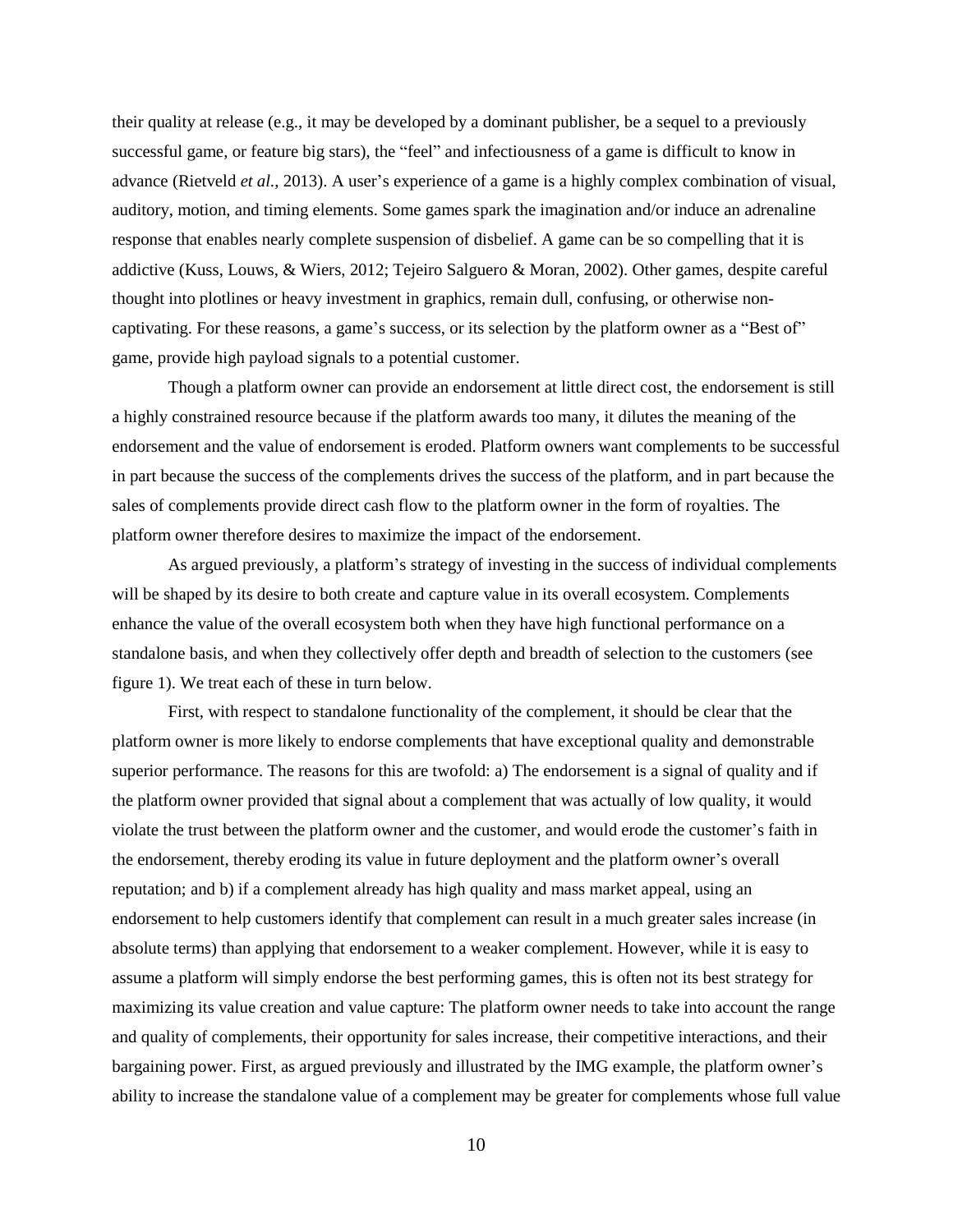has not yet been recognized – the "up and coming" complements. This suggests that platform owners are likely to endorse complements that have high quality, and high initial sales performance but are not yet the market leaders in their categories:

*Hypothesis 1: Platform owners will be more likely to endorse complements that experts have assessed as being of exceptional quality.*

*Hypothesis 2: Platform owners will be more likely to endorse complements that have demonstrated superior initial sales performance but are not yet market leaders.*

Next, because platform owners need to manage the collective value creation of the overall ecosystem, they will be influenced by the contribution individual complements make to the overall ecosystem depth and breadth. This suggests that platform owners will be inclined to spread their endorsements out over important categories rather than choosing complements to endorse purely on their standalone performance. For example, if a platform does not have a high selling complement (e.g., a hit game) in an important category, the platform owner is likely to directly target complements in that category for endorsement in order to raise customers' perception of the quality of the platform's complements in that category, and thus the breadth of the ecosystem as depicted in Figure 1.

*Hypothesis 3: Platform owners will be more likely to endorse complements in high-value categories in which the platform owner does not already have a top-selling complement.*

The platform owner's desire to create value in its overall ecosystem also suggests there are implications for the timing of when a platform owner will endorse a complement. First, because the platform owner wishes to maximize the impact of its endorsements, it prefers to wait until the relative performance of the complements has become clear for reasons that have been discussed previously. Second, because complements are competing against each other (and the platform owner does not wish to lose the support of any of them), it is politic for the platform owner to not choose winners and losers too early in the generation's lifecycle. Third, the platform owner may wish to use endorsements to generate new "buzz" about the platform, thereby reinvigorating platform sales and helping to smooth cash flows. Notably, the signal of the endorsement is likely to stand out more clearly in a market that is not currently awash with promotional media about new complements and platforms. Finally, waiting to endorse a complement provides an opportunity to promote the product to a new market segment of end-users that has come to the platform later in the lifecycle. This enables the complement to generate a new wave of sales that extends the lifecycle of both platform and complement.

Both cash flow smoothing and tapping a later audience are evident in the following quotes we obtained during an interview with a senior marketing manager at one of the platform owners, "When the platform is coming to the end of its life there is a new audience, a younger audience, for which price is more of an issue. Rereleasing during this period might help capture this audience with quality games for a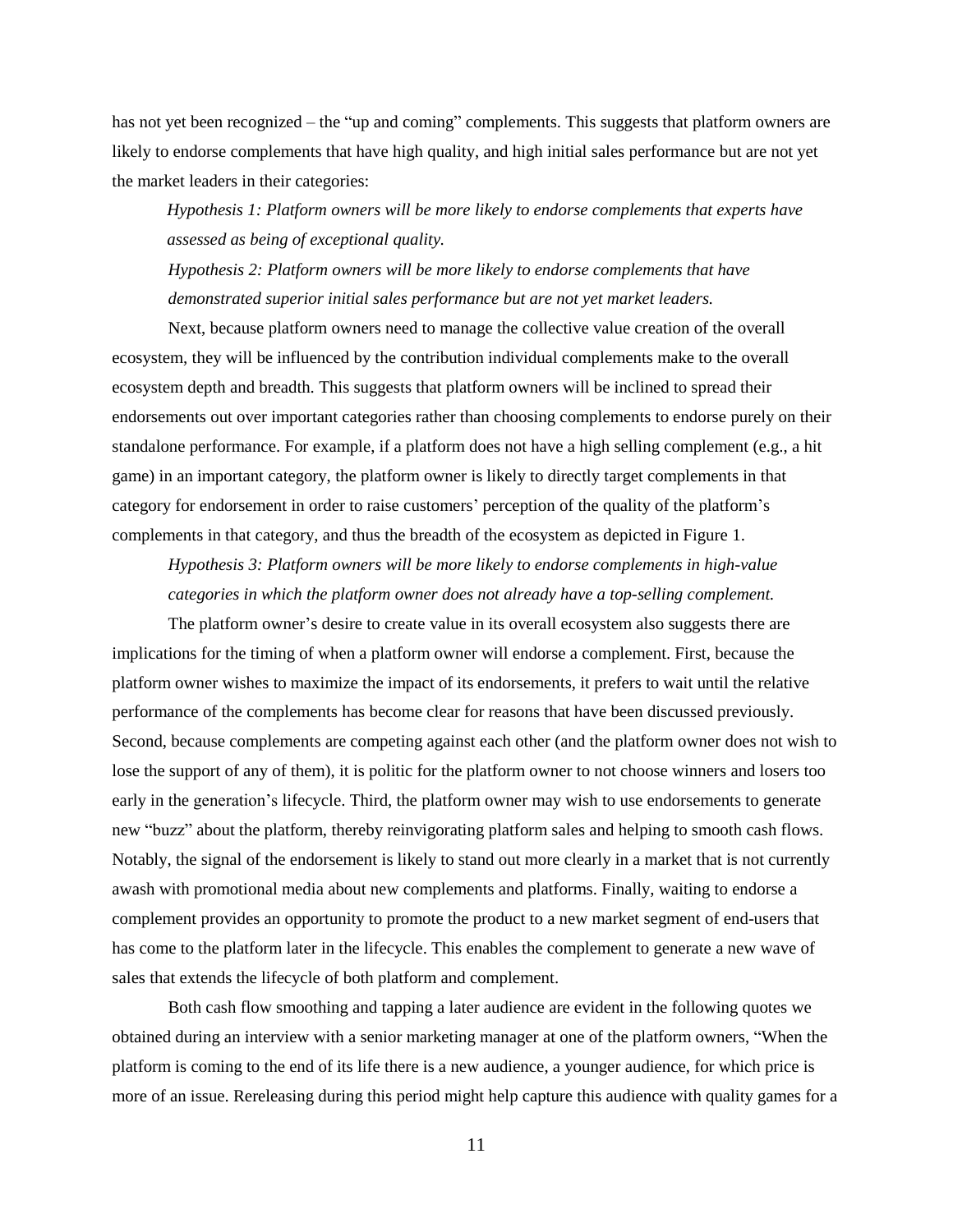low price. We do take into account the lifecycle of the platform" and "Also, if the calendar is looking empty we will rerelease to fill the catalogue. Contrarily, during Christmas we won't rerelease."

The preceding suggests that platform owners will prefer to endorse during a period in which their sales have begun to decline, and will prefer to endorse games that have had a chance to prove their performance by this time, and be "fresh" to late adopters. Collectively, this implies that platform owners are more likely to select complements for endorsement that were launched early in the platform lifecycle as these games are more likely to have proven their performance by the time platform sales have begun to decline. We thus hypothesize:

*Hypothesis 4: Platform owners will be more likely to endorse complements that were launched early in the platform lifecycle.*

As argued previously and illustrated in Figure 1, profit-seeking platform owners will be concerned with both value *creation* and value *capture* in their ecosystem. Very successful complements providers may be able to capture most or all of the standalone performance of their product by refusing exclusivity arrangements with a platform and negotiating deal terms that are highly skewed in their favor. Consider the case of the immensely popular video game series Grand Theft Auto (GTA). From 1997 until 2004 when *GTA: San Andreas* was released, the franchise was licensed exclusively to Sony PlayStation platforms. *San Andreas* accumulated nearly 21 million unit sales on the PlayStation 2, turning it into the highest selling GTA game to date. This success, however, led to publisher Take 2 Interactive raising the price for exclusivity. Because Sony was also facing rising development costs for its seventh generation game consoles, it opted not to pay the high price and when the next game in the GTA series came out, the series was no longer exclusive to Sony. Furthermore, when Take 2 set out to release two additional content packages for the hugely popular *GTA IV* game, Microsoft allegedly paid \$50 million to have these *Episodes from Liberty City* exclusive on the Xbox 360 platform for a limited amount of time. Sony lost further bargaining power with Take 2 Interactive in the seventh generation video game consoles due to a deteriorated market share vis-à-vis rivals Microsoft and Nintendo.

When complements are not exclusive, investments the platform provider makes in enhancing the reputation of a complement are likely to spillover to versions of the complement designed for other platforms, thereby benefiting other platforms. These arguments reinforce our earlier hypothesis that the platform owner may prefer to not endorse complements that are the market leader in their category. Further, these arguments suggest that platform owners may prefer to endorse complements that are exclusive to their platform; to do otherwise would partially subsidize the success of competing platforms.

*Hypothesis 5: Platform owners will be more likely to endorse complements that are exclusive to their platform.*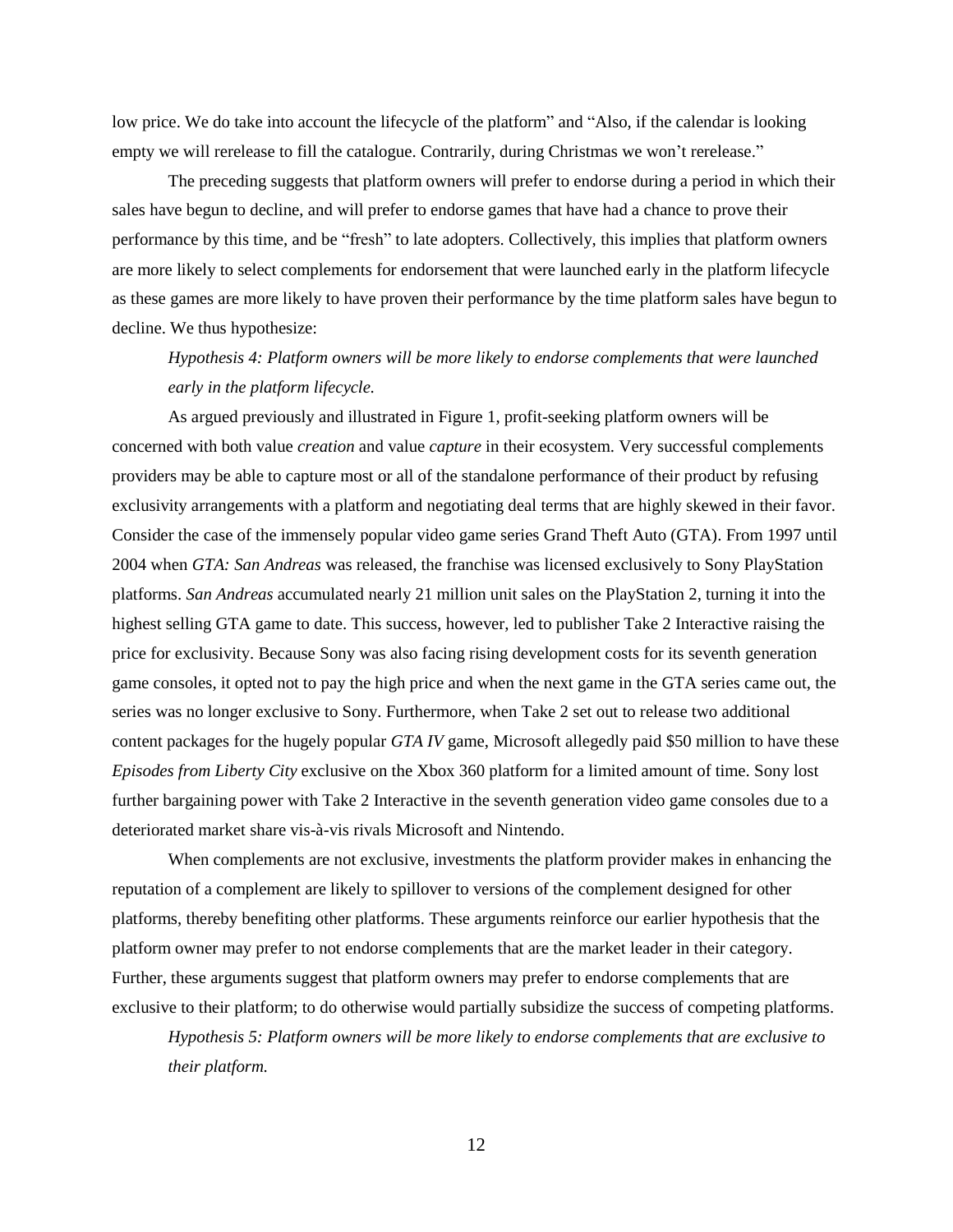### **3.2. The Effect of Endorsements on Complement Sales**

An endorsement enables the platform owner to directly increase the value of a complement by a) providing a positive signal of its value to end consumers, and b) creating an opportunity for new promotion. Collectively, this can enable a publisher to re-kindle enthusiasm for a game and tap portions of the market that have not yet been reached. Take for example, *Uncharted: Drake's Fortune*, a thirdperson shooter game for the PlayStation 3 platform. The game was launched in time for the 2007 Christmas season, and sold 205,902 copies before being endorsed and re-released on August 5<sup>th</sup>, 2008. As shown in Figure 2, sales of the game had flattened prior to the endorsement, but the endorsement and rerelease was accompanied by a significant acceleration in sales. The game went on to sell 139,274 units after the endorsement, bringing total unit sales of the game to 345,176. We thus start with the following baseline hypothesis:

*Hypothesis 6: An endorsement by the platform owner will positively influence the sales performance of a complement.*

### --- INSERT FIGURE 2 HERE ---

Furthermore, in product categories in which there are self-reinforcing "tipping" effects, an endorsement may cause a product to gain a boost in adoption that fuels increasing returns. There are strong tipping dynamics in video games for at least two reasons: First awareness of games spreads largely through a social diffusion process and unfettered social diffusion tends to result in highly self-reinforcing feedback effects that can lead to exponential growth until saturation or some other limiting factor kicks in (Salganik, Dodds, & Watts, 2006).<sup>2</sup> Second, gaming enthusiasts will tend to buy many game titles and do so early in the lifecycle of the console. Later in the lifecycle of the console, casual gamers enter the market who may purchase only a few game titles (Juul, 2010; Rietveld & Eggers, 2016). These individuals will tend to select carefully, choosing only those games that are already well-known to be high-quality and/or popular, increasing the selection pressure that favors already popular games. Both of these dynamics should lead game sales to have a skewed distribution with a long right tail: Most games will perform poorly and some games become blockbuster hits. Consistent with this, evidence suggests that a small number of games tend to share the vast majority of video game revenues (Clements & Ohashi, 2005; Cox, 2014; Shankar & Bayus, 2003).

But which complements gain the most from the boost in recognition offered by the endorsement? As argued earlier in the paper, a platform owner may be able to create the most value for complements whose full value has not yet been recognized by the market -- "up and coming" complements. For these

 $\overline{a}$ 

<sup>&</sup>lt;sup>2</sup> Consider a social network where ten individuals each recommend a product to ten of their friends, and those friends each recommend the product to ten of their friends and so on. Ignoring redundant connections, the individuals receiving recommendations for the product will increase at 10*<sup>n</sup>* where *n* represents the number of periods in which recommending takes place.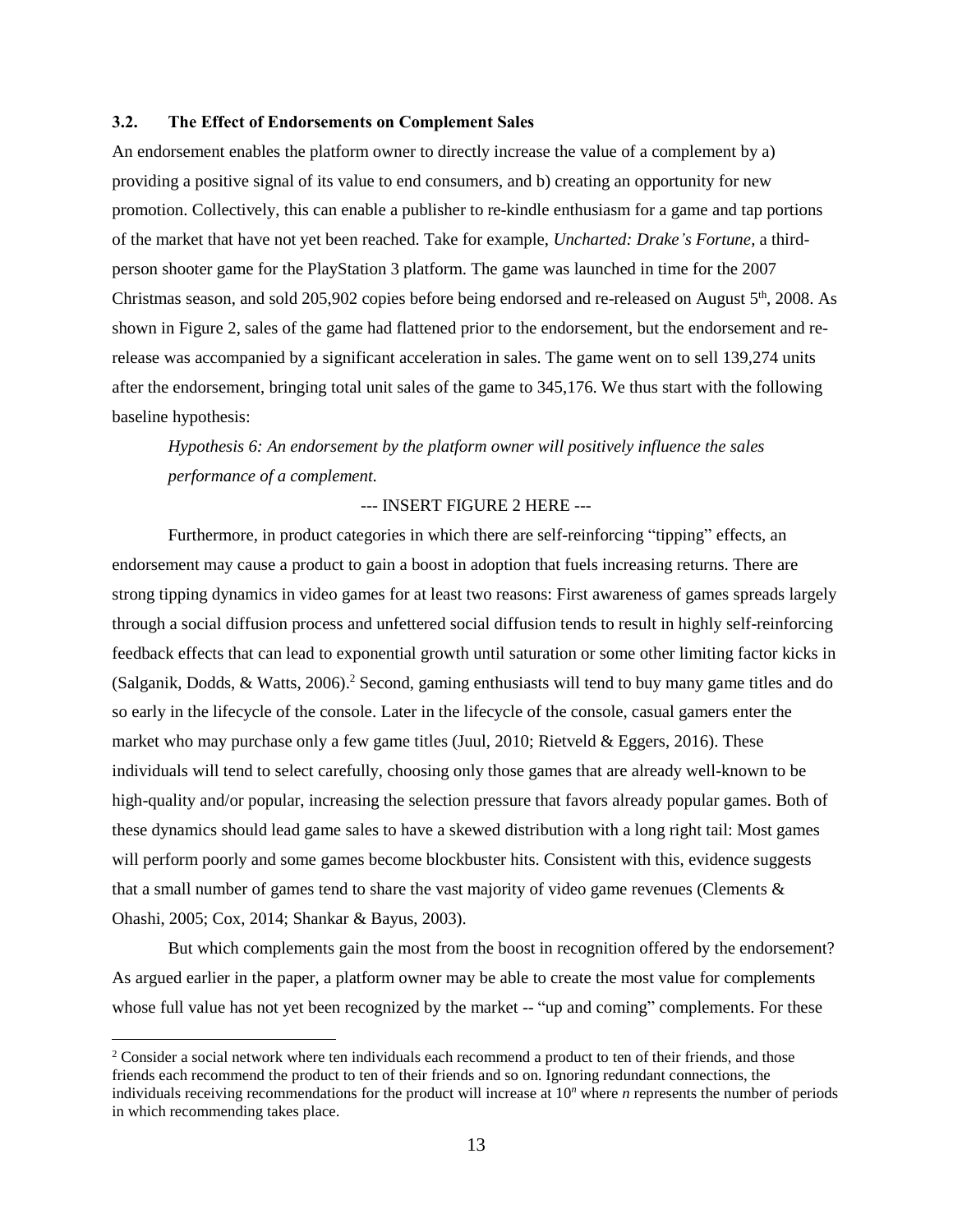complements there may be strong synergies between their inherent quality and endorsement benefits. An endorsement that unlocks the "star" potential of a game by revealing its quality to the market could thus lead to a very large increase in its sales.

By contrast, complements that are market leaders in their categories may already be so recognized by the market that the investment of additional promotion by the platform owner has little marginal effect. They have already "tipped." This is consistent with arguments by Adner and Levinthal (2001) and Adner and Zemsky (2006) that when there are already robust quality signals about a good, there may be diminishing marginal utility in providing yet another signal of the quality of the good. If a complement has many positive signals of its value, the buyer's needs may be largely sated, lessening the additional value an endorsement yields. In this case, we might expect the endorsement to have a subadditive interaction with its previous performance.

Furthermore, poor quality complements typically cannot be made into "stars" by simply endorsing them (and platform owners face strong incentives to not endorse poor complements, as discussed previously). We therefore predict that the strongest benefits of endorsements will be reaped by complements that have high quality, but not market-leading sales performance:

*Hypothesis 7: Complements that have exceptional quality but not superior sales performance will experience greater sales increases subsequent to endorsement than those with superior performance or low quality.*

#### **3.3. Temporal Dynamics and Value Contribution**

In general, in industries characterized by rapid technological change, time tends to erode the value of the original offering. To maintain a product's value, firms can add endorsements, features and services to counter, or even reverse, this erosion effect (Sirmon & Hitt, 2003). This raises the question, then, of whether the timing of endorsement influences the value it creates. If the value of the endorsement interacts positively with the value of the complement to which it is added, the endorsement should be conferred early, before the value of the complement has had a chance to erode. On the other hand, if adding the endorsement enables the firm to tap a different population of buyers that enters the platform at a different time, then the endorsement should be timed to maximally impact that audience.

Both of these dynamics are at work in the video game industry. First, there is ample evidence that the value of games erodes rapidly. In general, the enthusiasm for and sales of a game are highest in its first few weeks after launch (as illustrated previously in the example of Uncharted: Drake's Fortune in figure 2). An early endorsement might be able to amplify the enthusiasm for the game, particularly if the game is launched into a market where customers are trying to select between several competing alternatives. Games also tend to get most of their press attention (including expert review scores) very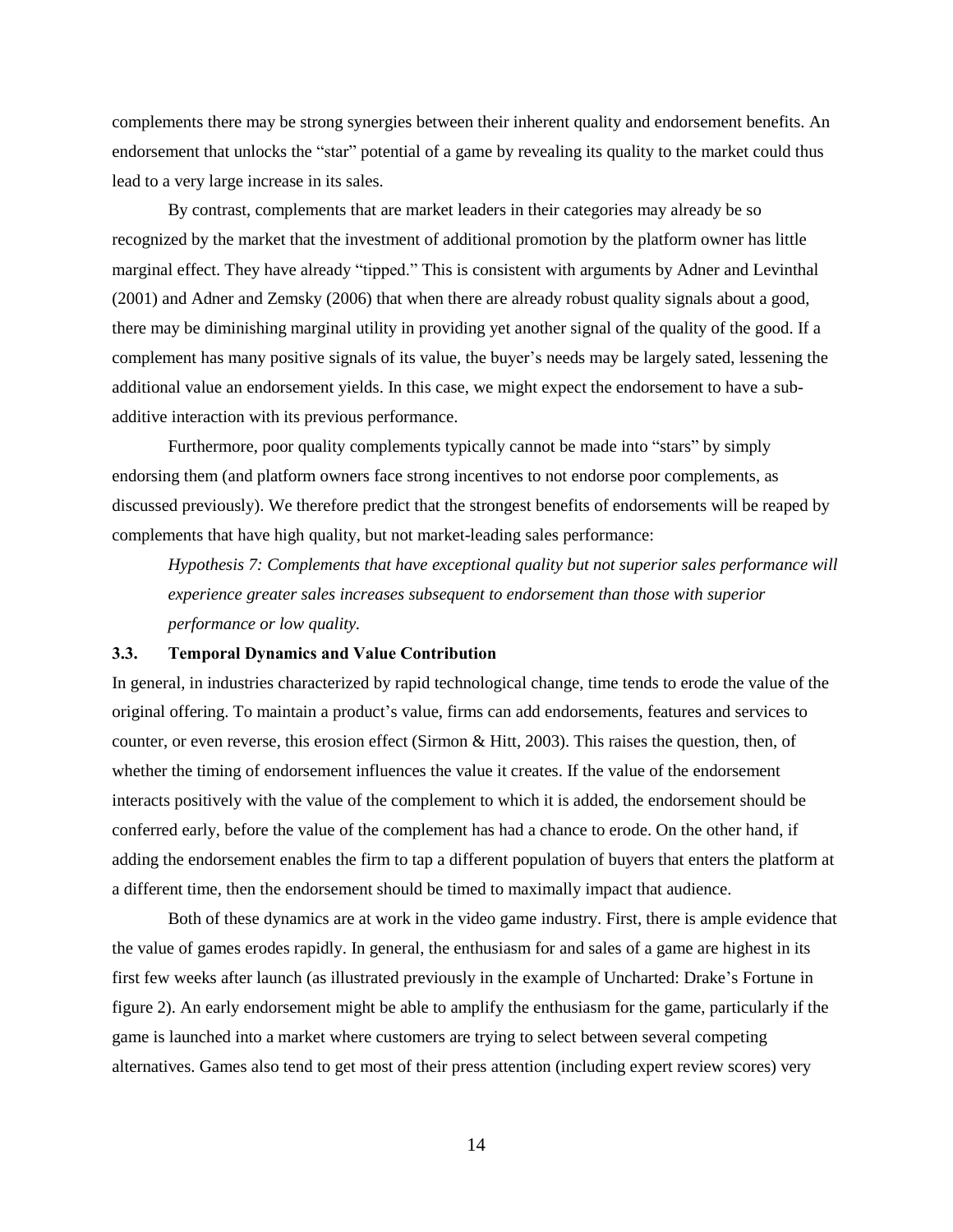early in their lifecycles, suggesting that the visibility of an endorsement would be heightened if it is given early.

On the other hand, customers in the platform lifecycle are heterogeneous in a way that suggests that later endorsements could be more valuable by tapping into a new customer segment previously under-represented on the platform. According to Rogers (2010), innovators and early adopters (the first 16% of the market to adopt a new product) tend to be well-informed; they are avid and sophisticated consumers of information. In the gaming industry, such customers would be termed "gaming enthusiasts" or "hardcore gamers". Enthusiasts buy both consoles and games soon after launch, will tend to buy many games, and have a great appetite for information about the games as obtainable from friends, websites, magazines, etc. (Juul, 2010). By the time an exceptional game is endorsed by the platform, enthusiasts already know (and likely own) the game. The endorsement thus has little opportunity to influence their purchase behavior. Early majority or late majority adopters, on the other hand (i.e., "casual gamers"), tend to be more risk averse, tend to not be as interested in technical information about a product, and are more likely to buy a product only after a significant portion of their social network has already purchased it (Rogers, 2010). For these adopters, an easily obtainable signal that a game is one of the best games on a platform is very important information that can have a strong influence on their purchase decision. Furthermore, because late adopters buy fewer games overall, the sorting process becomes that much more influential in driving the selection of "winning" games from average or losing games, leading to a bigger sales differential for blockbuster games when endorsements occur later in the platform's life.

It is difficult to know how these effects should aggregate: Is the excitement-amplification advantage of early endorsement greater than the new-market-tapping advantage of late endorsement? We will address this strictly as an empirical question by posing the following competing hypotheses:

*Hypothesis 8a: Complements that receive an endorsement earlier in their lifecycle will reap greater sales increases.*

*Hypothesis 8b: Complements that receive endorsements later in their lifecycle will reap greater sales increases.*

### **4. DATA AND METHODS**

### **4.1. Data**

We test our framework in the context of console video game platforms. Game consoles are a fitting setting given their "canonical" features as a multi-sided platform (Cennamo & Santalo, 2013; Clements & Ohashi, 2005; Dubé *et al.*, 2010). Platform owners such as Sony PlayStation and Microsoft Xbox invest heavily in designing technologically superior platforms that are released to the market approximately every seven years. In order to quickly ramp up demand from end-users at early stages in the platform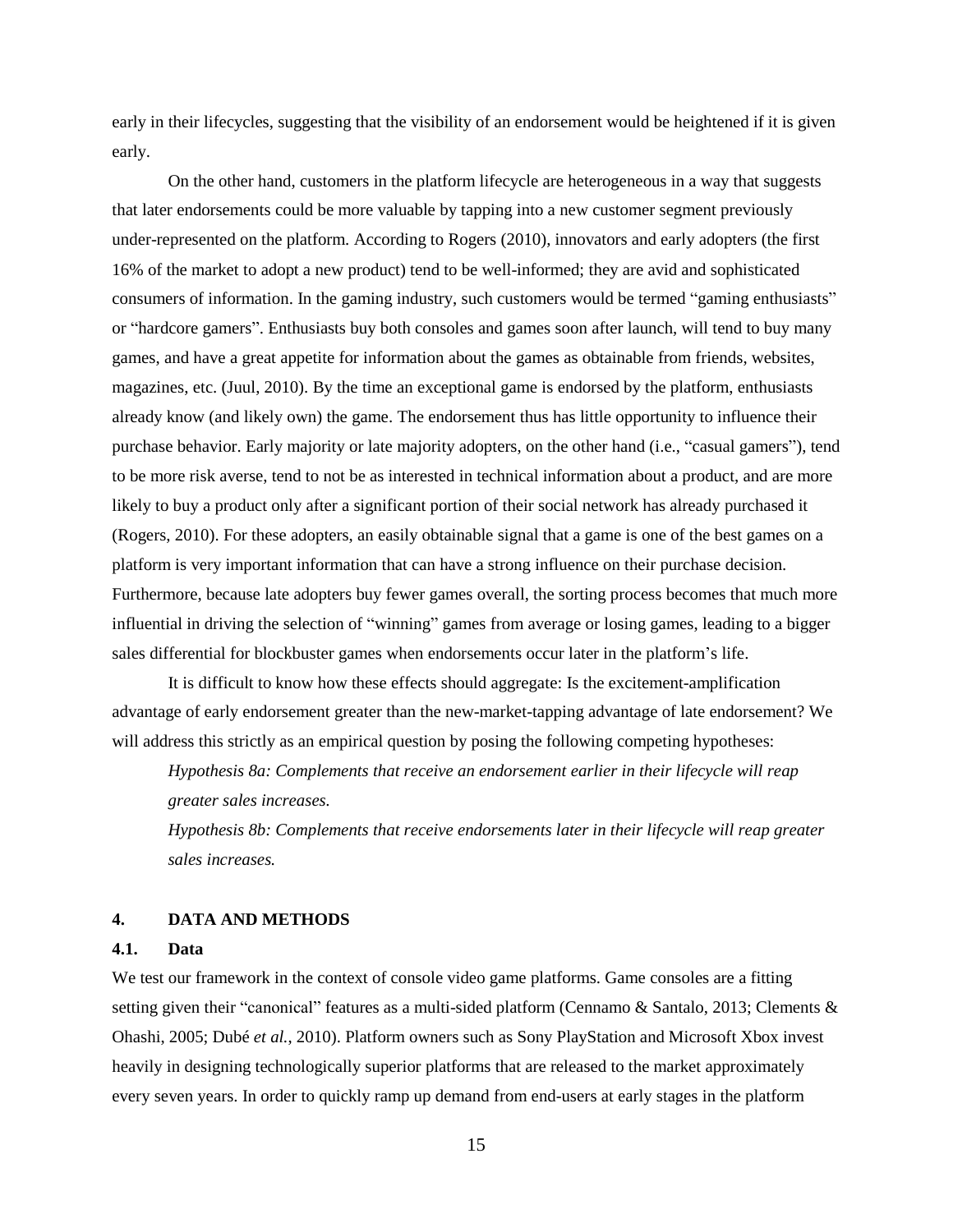lifecycle they often price their consoles at or below cost. Console makers capture value both from their own video games, and from licensed video game publishers such as Electronic Arts, Activision, and Ubisoft. As described previously, console owners also carefully govern their platforms to assure both depth and breadth as well as sufficient quality in the pool of games available for purchase on the platform. A key governance mechanism that console manufacturers deploy to curate their platforms is the use of endorsements to promote individual video game titles. 13% of seventh generation video games (i.e. PlayStation 3 and Xbox 360), and just under 11% of sixth generation video games (i.e., PlayStation 2, GameCube, Xbox) were chosen for endorsement and re-released into the market.

We collected longitudinal data on seventh generation video game consoles and video games launched in the United Kingdom between 2007 and 2011. The data include weekly observations for all video games released on Sony's PlayStation 3 and Microsoft's Xbox 360.<sup>3</sup> Sales data and additional measures at the game level (e.g., publisher, genre, price, and release date), were provided by one of the platform owners, and are comprehensive in that they include 90% of all retail transactions in the UK (both online and brick-and-mortar). Data on platform sales were also provided by the platform owner and are measured at the platform-month level. We complemented these data with hand-collected data on expert review scores from review aggregation website Metacritic.com. At the time of data collection, Metacritic tracked 146 online and offline trade publications from which it aggregated and weighted into an average expert review score (or, 'Meta-score') at the game-platform level. Meta scores range from 0 to 100. Because producers will only endorse games after they have met a certain sales threshold in the European market (Sony, 2006), we collected additional sales data for the wider European market. These data were collected from online sales-tracking database VGChartz.com and are expressed in millions of unit sales.

We excluded games from our analysis that were released in 2011 to allow for a minimum lifecycle of one year; games generate the vast majority of their sales within their first six months of being on the market (Binken & Stremersch, 2009). We further excluded five (non-endorsed) observations with extreme values and 27 (non-endorsed) games that were missing values in the European sales measure. Our final sample comprises 475 PlayStation 3 and 536 Xbox 360 games of which, respectively, 65 and 68 games received an endorsement.

 $\overline{a}$ 

<sup>&</sup>lt;sup>3</sup> We exclude Nintendo's Wii platform from our analyses for two reasons. First, games released on Nintendo Wii deviate in terms of content due to the console's technical specifications and motion-controlled player input. Comparing games for Wii with games for PlayStation 3 and Xbox 360 could thus raise issues of unobserved heterogeneity. Second, Wii was the first Nintendo console to adopt the "Nintendo Selects" label for its endorsements rather than the iconic "Player's Choice" label that had been in place since 1996. Hence, the value of the new label to consumers and publishers is unclear and could obscure our findings.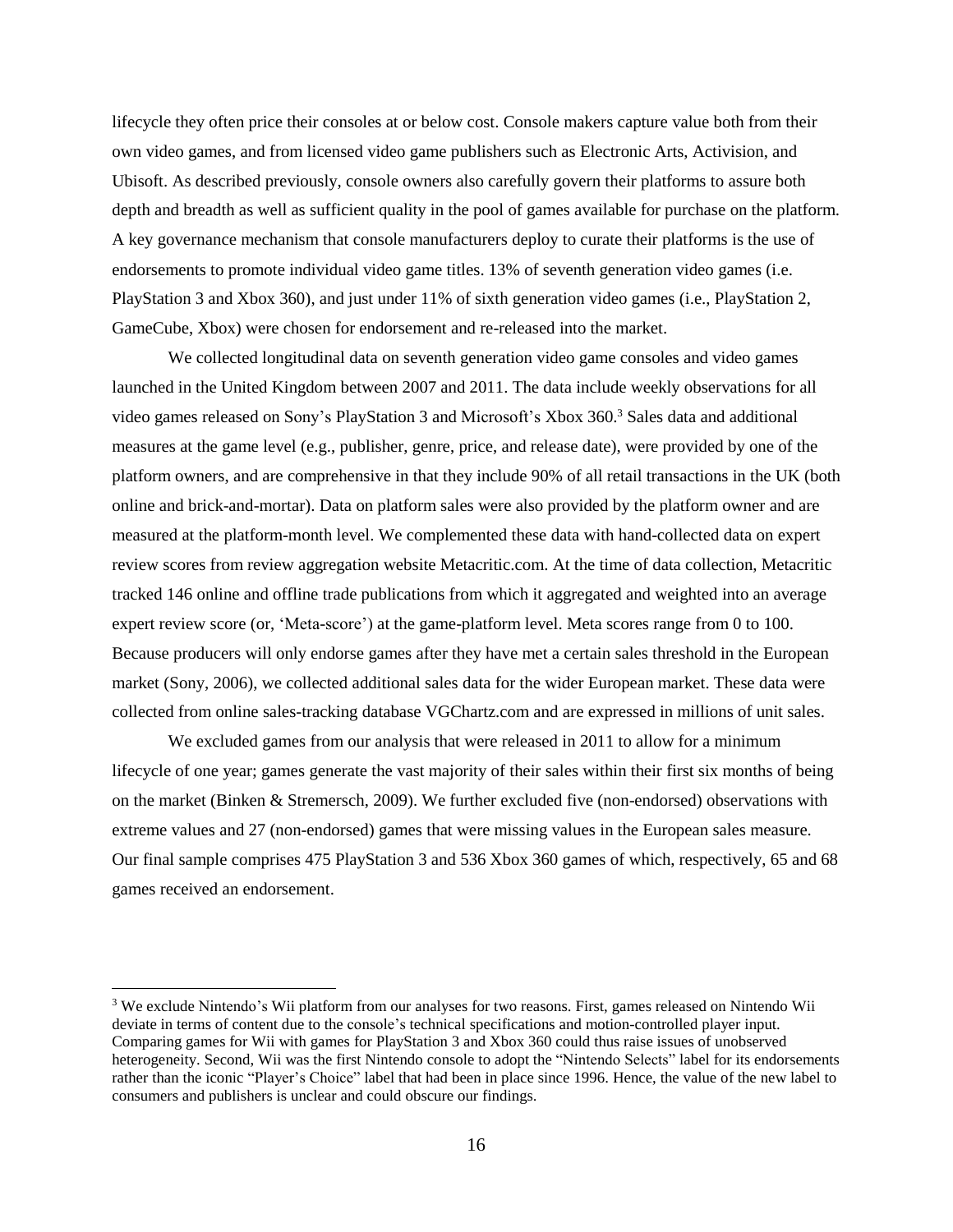#### **4.2. Measures**

*Dependent variables.* Our first five hypotheses pertain to platform owners' strategic selection of video games for endorsement. *Endorsed* is a dummy variable that takes the value of 1 if a game is relaunched to the market with a platform endorsement. The unit of analysis for this measure is the game-platform level.

To measure the effect of receiving a platform endorsement on sales (H6), we analyze games' *unit sales* at the game-platform-week level. We identify the effect by narrowing our focus to a subsample of 25 matched pairs wherein the same game was released on both PlayStation 3 and Xbox 360 but only endorsed on one of the platforms. A game that multi-homes is nearly identical in its aesthetic design, structural characteristics, game play, released date, marketing budget, and performance. Because the game is nearly identical on both platforms but only endorsed on one, we have a unique opportunity to separate the effect of endorsement from the effects of other characteristics of the game using a game-pair fixed effects difference-in-difference specification akin to a natural experiment (discussed in more detail below). We log-transform games' unit sales to fit a normal distribution.

To test H7 and H8 we focus on the *sales increase* in unit sales from the endorsement. The measure is operationalized as below:

$$
Sales increase_{ij} = \frac{Total unit sales_{ij}}{Pre-endorsement unit sales_{ij}} - 1
$$

Where *<sup>i</sup>* denotes the game and *<sup>j</sup>* denotes the platform a game is released on. We compare this measure for all 133 video games that receive a platform endorsement to assess which games benefit the most from endorsement and how time moderates the sales increase. It is imperative to use a relative measure rather than an absolute measure since more successful games will enjoy thicker tails at the end of their lifecycles compared to less successful games irrespective of receiving a platform endorsement (Binken & Stremersch, 2009).

*Independent variables.* H1 and H7 study the effect of quality as assessed by expert reviewers. We use Metacritic's reported Meta-score as a measure of quality. To distinguish the quality of games we create three categories in adherence to Metacritic's colored grading schema: We label games with scores ranging from 75 to 100 as being of *high quality*, we label games with scores ranging from 50 to 74 as being of *medium quality*, and we label games with scores up to and including 49 as having *low quality* (Metacritic, 2015). Games with low quality expert scores are excluded from analyses and used as base category in our regression models. The reported coefficients should thus be interpreted as effect sizes relative to games with low review scores. Our reported results are robust to alternative categorizations for the review score.

H2 and H7 pose relationships involving games' initial sales performance. To test these relationships we look at games' first week unit sales and rank these at the platform-year level. We use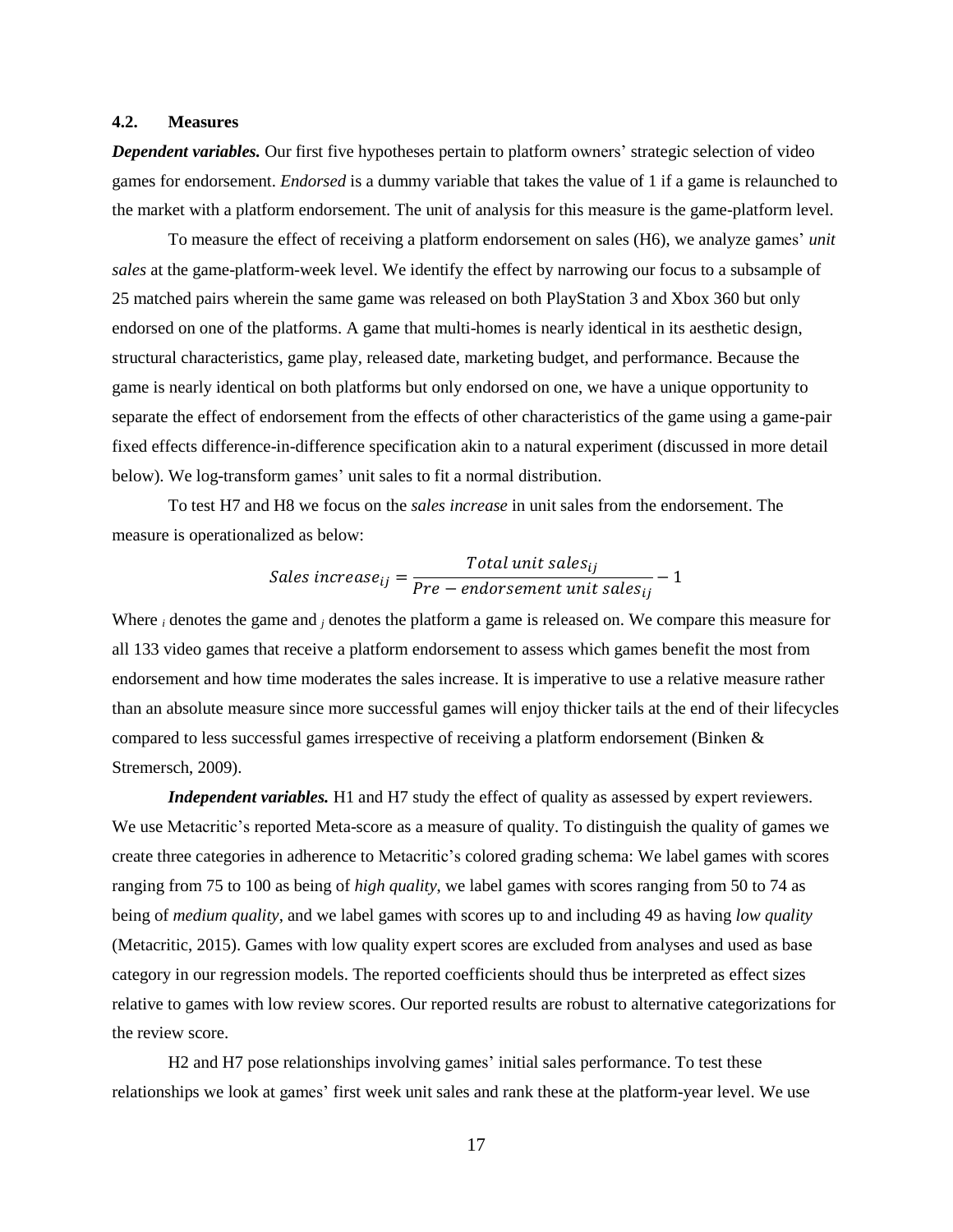first week sales for two reasons. First, in markets for entertainment goods, including video games and motion pictures, first week sales are often indicative of total sales and still tend to be relatively uninfluenced by external factors such as review scores and bandwagon effects (Basuroy, Chatterjee, & Ravid, 2003). Secondly, we take a relatively narrow approach to avoid including any sales that occur after the decision to leverage a platform endorsement has been made to avoid concerns of reversed causality. We do not have to be concerned about variation caused by differences in the weekday of a game's release as all games in a given geographic market are typically launched on the same day of the week (Levy, 2014). Our reported results are robust to using first month sales as basis for sales rank instead of first week sales. In order to distinguish between market leading games, games with superior (but not market leading) first week sales, and games with sales below these thresholds, we break up the sales rank measure into four dummy variables: *Top 1% sales rank* (i.e. market leaders), *top 2%-5% sales rank* (i.e. superior games), *top 6%–20% sales rank*, and *low sales rank (21%-100%)* In the models testing H2 we exclude games with low sales rank as base case. For H2 to hold, games with top 2%-5% sales rank should have a positive impact on the probability of endorsement, more so than games with market leading sales (top 1% sales rank). For H7 to be supported, there needs to be a positive interaction between games with low sales rank and high expert review scores.

To test if platform owners are more likely to endorse games in a high-value genre in which the platform owner does not already have a top-selling game (H3), we construct two variables that are then interacted. The first is a variable that captures whether there has been no prior hit at the platform-genreyear level. *No prior hit in genre* is a dummy variable that takes the value of 1 if there is no top 20% ranked game (in first week unit sales) in the same genre and platform of the focal game in the year preceding its release. We then create a measure of *value of genre* by ranking the genres by total sales for each year. If H3 is correct, we would expect a positive coefficient on the interaction between these two variables.

To test H4, we measure *platform age* as the age of the platform at the time of a game's launch in quarter years (i.e., each unit of age is three months).<sup>4</sup> Since games launched earlier in the platform's lifecycle will be more likely to have proven their performance, we expect a negative coefficient for this variable. To test the effect of a game being exclusive to a particular platform (H5), we look at the broader population of game releases (i.e. PlayStation 3, Xbox 360, and Wii) and count the number of platforms a game is launched on. *Platform exclusive* is a dummy variable that takes the value of 1 if a game is released only on the focal platform.

 $\overline{a}$ 

<sup>4</sup> We use units of three months rather than more granular measures to facilitate interpretation of the coefficients.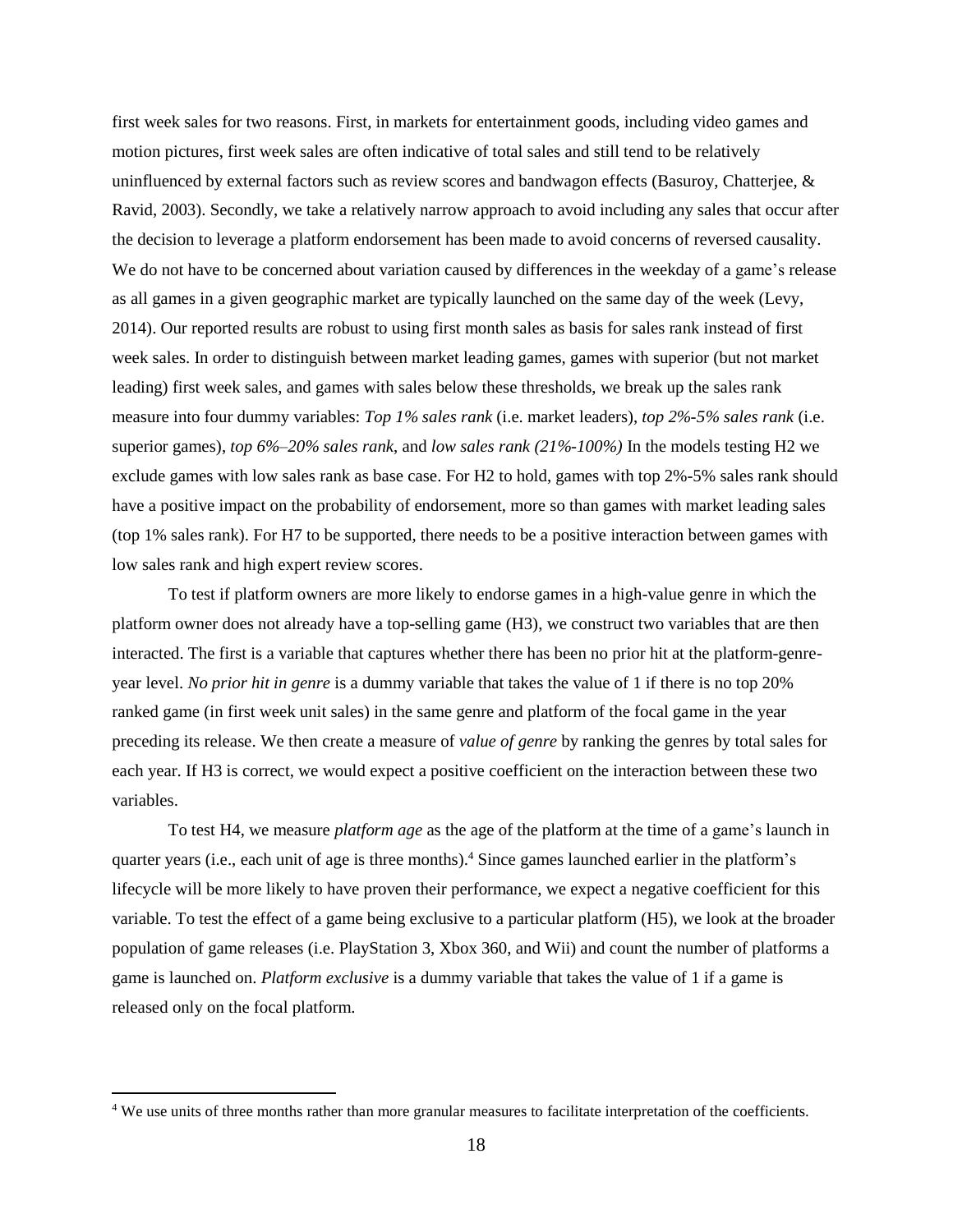To test competing hypotheses H8a and H8b that posit relationships between the moment of endorsement in games' lifecycles and the sales increases that they reap, we measure the time from games' initial launch dates to the date of their endorsed re-launches. *Age at endorsement* registers the age of the game (in days) at the time of games' endorsed re-launches. Since this variable is non-normally distributed we log-transform this measure to better fit our models.

*Control variables.* Throughout all our models we control for the platform on which a game is launched. *Xbox 360* is a dummy variable that takes the value of 1 if a game is launched on Microsoft's Xbox 360 platform (the obtained coefficient is relative to games launched on PlayStation 3). In our crosssectional models testing H1-5 and H7-8 we control for a game's genre by including seven genre dummies and omit the "Action" genre as base case.<sup>5</sup> In these models we further control for seasonality by including 11 calendar month dummies and omit January as base case. As noted above, because games producers will only endorse games that exceed a certain threshold of sales in the wider European market, we further include a game's *European unit sales.* We log-transform this measure to improve its approximation to the normal distribution. Notably, including this measure could dampen our ability to pick up the UK sales rank effects, making our test more conservative. Using indicators of certain sales thresholds (e.g. 400,000 units), or omitting the variable altogether, produces similar results as those reported. In the models predicting the sales increase (H7-8), we also include a measure that registers the amount of time an endorsed game is in the dataset to control for any variance caused by differences in the length of the endorsement period. *Length of endorsement period* measures the time (in quarter years) between the launch of the endorsement and the end of the dataset.

In the video games industry indirect network externalities (i.e., the effect of sales of the platform on the sales of games) tend to be strongly positive (Katz & Shapiro, 1985; Parker & Van Alstyne, 2005), while direct or same-side network externalities (the effect on sales of any one game of having more games on the same platform) can trigger a competitive crowding effect (Boudreau, 2012; Boudreau & Jeppesen, 2014; Venkatraman & Lee, 2004). We thus include measures of direct and indirect network externalities in the panel models estimating weekly unit sales (H6). We control for indirect network effects by counting the number of new platform adopters at the platform-month level. We lag our measure of *platform sales* by one month to circumvent concerns of simultaneity or reversed causality. Additionally, we log-transform this variable to fit a normal distribution. We expect the lagged platform sales measure to positively affect a game's weekly unit sales. We control for same-side externalities with a count of the number of games entering the platform at the platform-month level, *competition*. We also

 $\overline{a}$ 

<sup>&</sup>lt;sup>5</sup> The following genres are included in the models as controls: Fighting, racing, role playing game (RPG), shooting, simulation, sports, and war.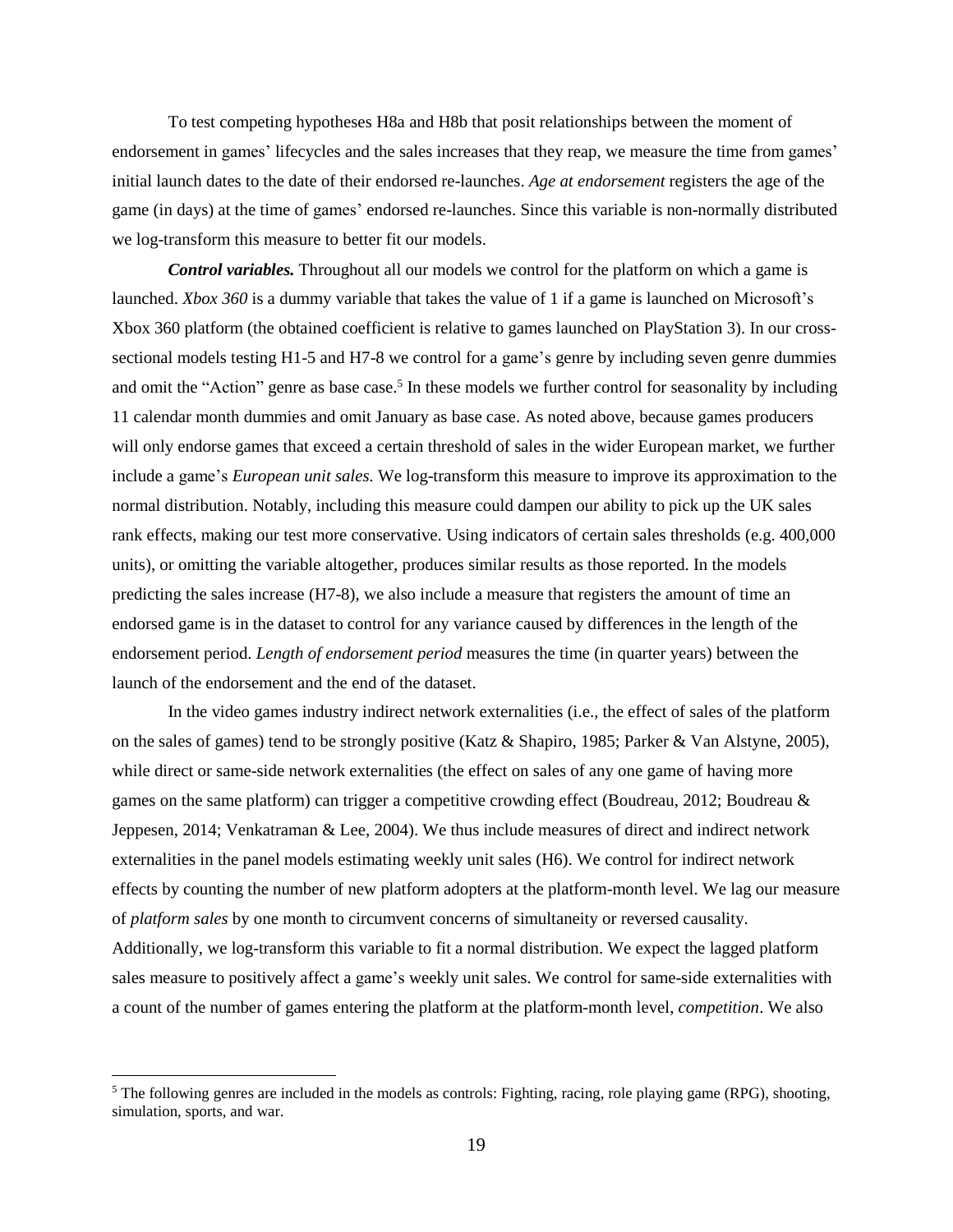lag this variable by one month to prevent simultaneity or reversed causality. We expect the lagged number of games entering a platform to negatively affect a game's weekly unit sales.

#### **5. RESULTS**

Table 1 shows descriptive statistics and pairwise correlations. Panel A lists descriptive statistics for all variables used in the models estimating the probability of endorsement (H1-5), Panel B lists all variables used in models estimating weekly unit sales (H6), and Panel C lists all variables used in models estimating sales increase following endorsement (H7-8). In Panel A we note a positive correlation between games with high review scores and games that are selected for endorsement. Note also that there exists a negative correlation between games with review scores below the 75% threshold and those that get endorsed by the platform. Furthermore, while we obtain positive correlations between all games that rank in the top 20% for first week sales performance and endorsement, this correlation is markedly lower for market leading games that place in the top 1% sales rank.

In Panel B we note that games have lower weekly unit sales later in their lifecycles as captured by the post-endorsement variable. On average endorsed games have higher weekly unit sales than nonendorsed games lending some descriptive support to H6. Games with higher unit sales charge higher average selling prices, but there is no relationship between average selling price and endorsed video games. Expectedly, weeks characterized by high competition negatively correlate with unit sales for the focal game. Perhaps unexpectedly, we also see that weeks in which the log of platform sales is high negatively correlate with unit sales. The direction of this correlation may change when controlling for confounding effects in our models.

In Panel C we see that endorsed games reap an average 17% sales increase relative to their preendorsement sales. We note a positive correlation between sales increase and games with high review scores. The correlation between sales increase and medium review scores is negative. On average, games get re-launched at 65 weeks of age, or just over one year and three months. Lending some credence to H8a, we document a large negative correlation between age at endorsement and sales increase. The high correlation between length of the endorsement period and sales increase is a result of how the data are structured. Games that get endorsed early in the dataset have more time to accumulate a sales increase vis-a-vis games that get endorsed later in the dataset. The strong negative correlations among review score variables in our panels are caused by the variables' categorical and mutually exclusive nature. --- INSERT TABLE 1 HERE ---

### **5.1. Selecting Games for Endorsement**

In Table 2 we test hypotheses 1 through 5. Models 1-6 report odds ratios estimated via logistic regression (STATA 14). Odds ratios can be interpreted as the effect of a variable on the likelihood of an outcome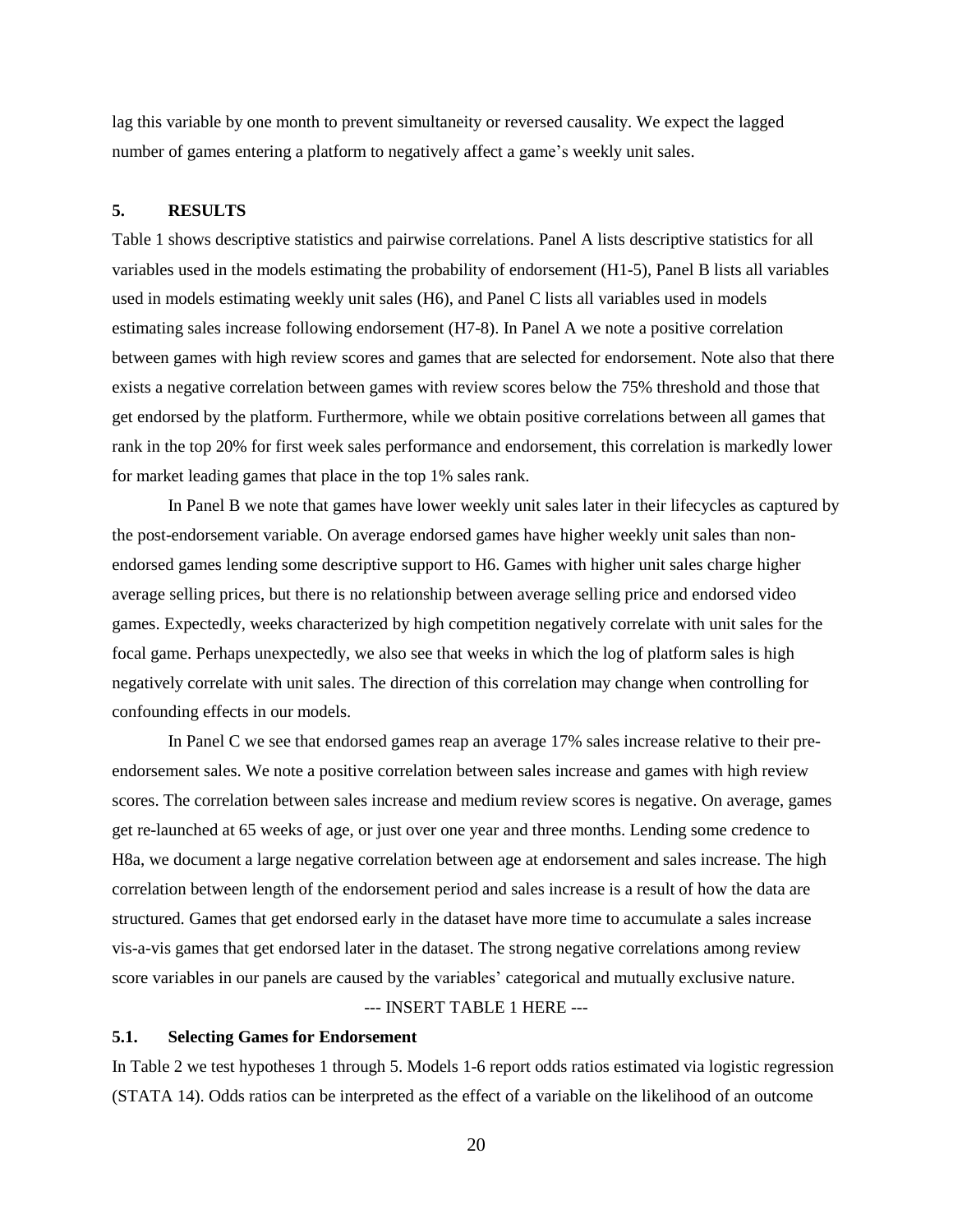(i.e., endorsed) where a value of one means no effect. A value of 1.20 would be read as "a one-unit change in the independent variable is associated with a twenty percent higher probability of endorsement" and a value of 0.80 would be read as "a one-unit change in the independent variable is associated with a 20% lower chance of endorsement. Our results are robust to alternative specifications such as the endogenous treatment regression reported in Model 7, as well as to probit models. Throughout all our models we report clustered robust standard errors (clustered by game publisher) in parentheses.

#### --- INSERT TABLE 2 HERE ---

In Model 1 we enter control variables. In Models 2-6 we enter independent variables step by step. Model 2 adds variables that indicate a game's review score by expert critics, Model 3 adds indicators for a game's initial sales performance rank, Model 4 adds *no prior hit in genre*, *value of genre*, and their interaction to test H3, and Model 5 and 6 add variables for the age of the platform at a game's launch and whether a game is launched exclusively on one platform, testing H4 and H5 respectively. Our full model (Model 6) fits the data well, and the pseudo *R-*squared suggests that it explains 46% of the variance in the dependent variable. In Model 7 we assess the robustness of our findings by treating *platform exclusive* as endogenous (explained in more detail later in this section).

We begin by interpreting the logistic regression results (Models 1-6). Consistent with H1 we find across all of the models that games with high review scores are significantly more likely to receive an endorsement than games with medium or low review scores (*p* < 0.05). Video games with high expert review scores on Metacritic are sixteen times more likely to receive an endorsement than games with low expert scores. The difference between games with high and medium expert scores is significant at *p* < 0.01. H2 is also supported: Top 20% sales rank games have significantly higher chances of getting endorsed compared to bottom 80% sales rank games (*p* < 0.01). Furthermore, the greatest chances for endorsement appear to occur at the 2% to 5% sales rank, consistent with our arguments about "up and comers." Games with sales performance in the 2%-20% sales rank are significantly more likely to be endorsed than games with market leading (top 1%) sales (*p* < 0.01). Platform owners, however, do not discriminate between games with 2%-5% and games with 6%-20% sales ranks; the difference between the coefficients is not statistically significant. We also find support for H3: Controlling for quality and sales performance, a platform is much more likely to endorse a game that is in a high value genre in which the platform does not already have a hit game. The models also indicate support for H4: Every three month increment in platform age reduces the probability for endorsement by nine per cent ( $p <$ 0.05). We find no support for H5 (that platform exclusive games are more likely to be endorsed) in Model 6. In Model 7 we explore the possibility that this non-result is driven by unobserved differences between platform-exclusive games and multi-platform games.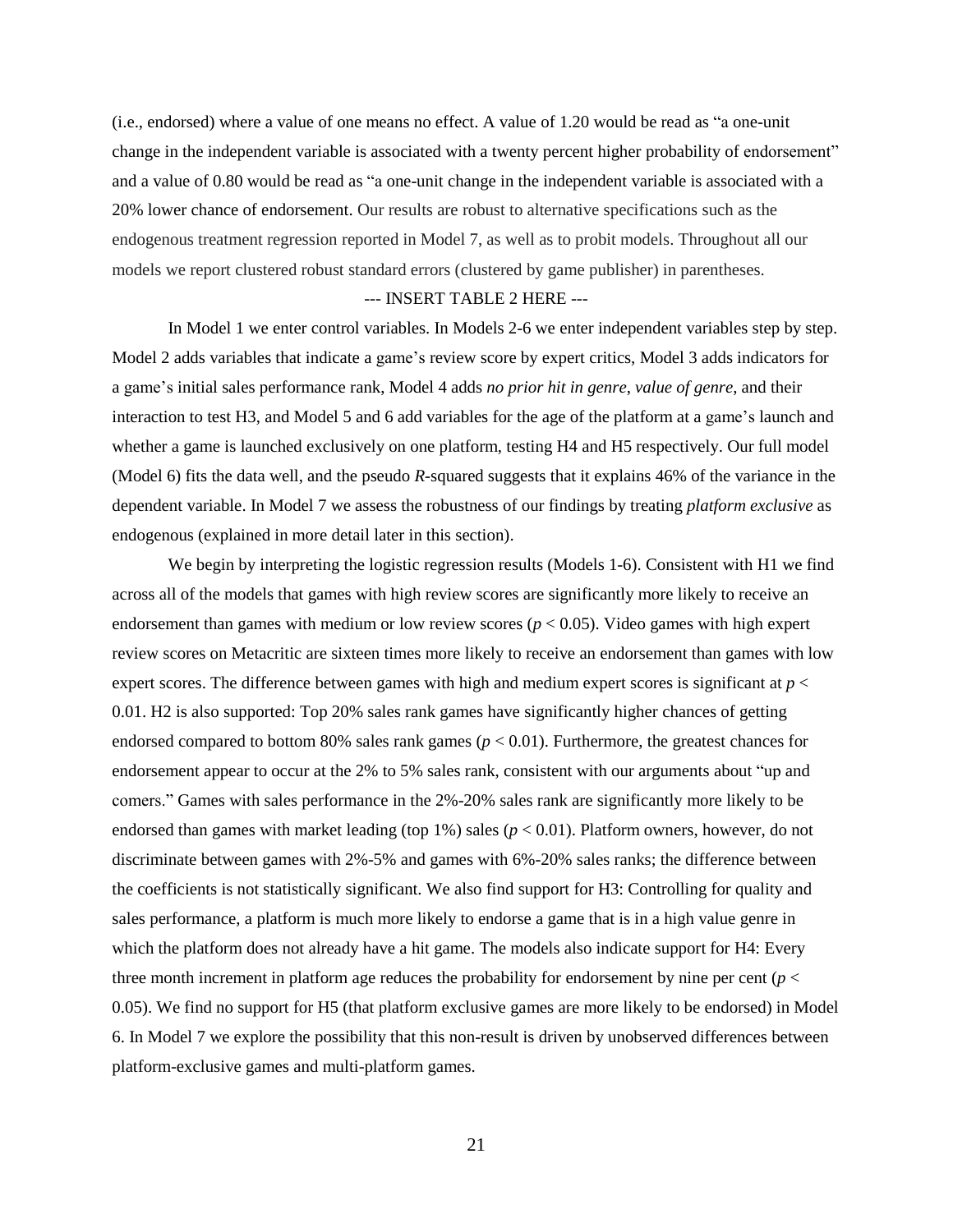Prior literature on platforms and two-sided markets studied the positive impact of exclusive, or single-homing, video games' on platform adoption (Cennamo & Santalo, 2013; Corts & Lederman, 2009; Landsman & Stremersch, 2011). This body of work raises concerns about comparing multi- versus singlehoming video games as a publishers' decision to support one or multiple platforms may be strategic. As illustrated by the earlier example of *Grand Theft Auto IV*, a game developer with a strong bargaining position may refuse a platform's terms for exclusivity, while if a platform has a strong (weak) market position, publishers may proactively choose to single- (multi-) home their games. To deal with this potential source of endogeneity we adopt an instrumental variable approach. We estimate an endogenous treatment model via Maximum Likelihood Estimation (MLE) where we include two instruments (plus genre and platform control dummies) in the treatment equation: The *platform-publisher fit*, defined as the average penetration rate, among adopters of the platform, across all games released by the publisher of the focal game at the time of release, and the *publisher's single-homing share*, defined as the extent to which the games of the publisher of the focal game are single-homed at the time of release. In choosing our instruments we model our treatment regression after Landsman and Stremersch (2011). The treatment regression adheres to good econometric practice as our instruments are correlated with the endogenous regressor but uncorrelated with the error term (Semadeni, Withers & Certo, 2014).<sup>6</sup> Model 7 reports the results from the treatment regression. The coefficient for platform exclusive is positive but not significant, indicating that H5 is still not supported. We have conducted additional robustness tests such as isolating third-party exclusive games from first party-exclusive games, but found no support for H5 in any of the alternative model specifications.

#### **5.2. The Effect of Endorsement on Game Sales**

Table 3 shows results for H6. To test if endorsements have a positive effect on sales we utilize the longitudinal structure of our data and the fact that 25 games are launched on both platforms but receive an endorsement on only one platform.<sup>7</sup> Put differently, apart from the endorsement, the paired games are nearly identical. This provides a natural experiment-like setting that allows us to test the effect of the endorsement on game sales while controlling for all other factors. Our research design is a difference-indifference test contrasting sales in periods before and after the endorsement (treatment), for games that received the endorsement (treatment group) and those that did not receive the endorsement (control group) (Card & Krueger, 1993; Imbens & Wooldridge, 2007). We obtain estimates from 8,520 gameweek observations of 50 games using a random effects panel regression estimated by Generalized Least Squares (GLS) with firm robust standard errors. We include controls for competition and indirect network effects in addition to game pair, game age, and weeks since endorsement fixed effects. In models 3 and 4

 $\overline{a}$ 

 $6$  The first stage regression table is available from the authors upon request.

 $<sup>7</sup>$  A table that documents the pairs of games considered for analysis is available upon request.</sup>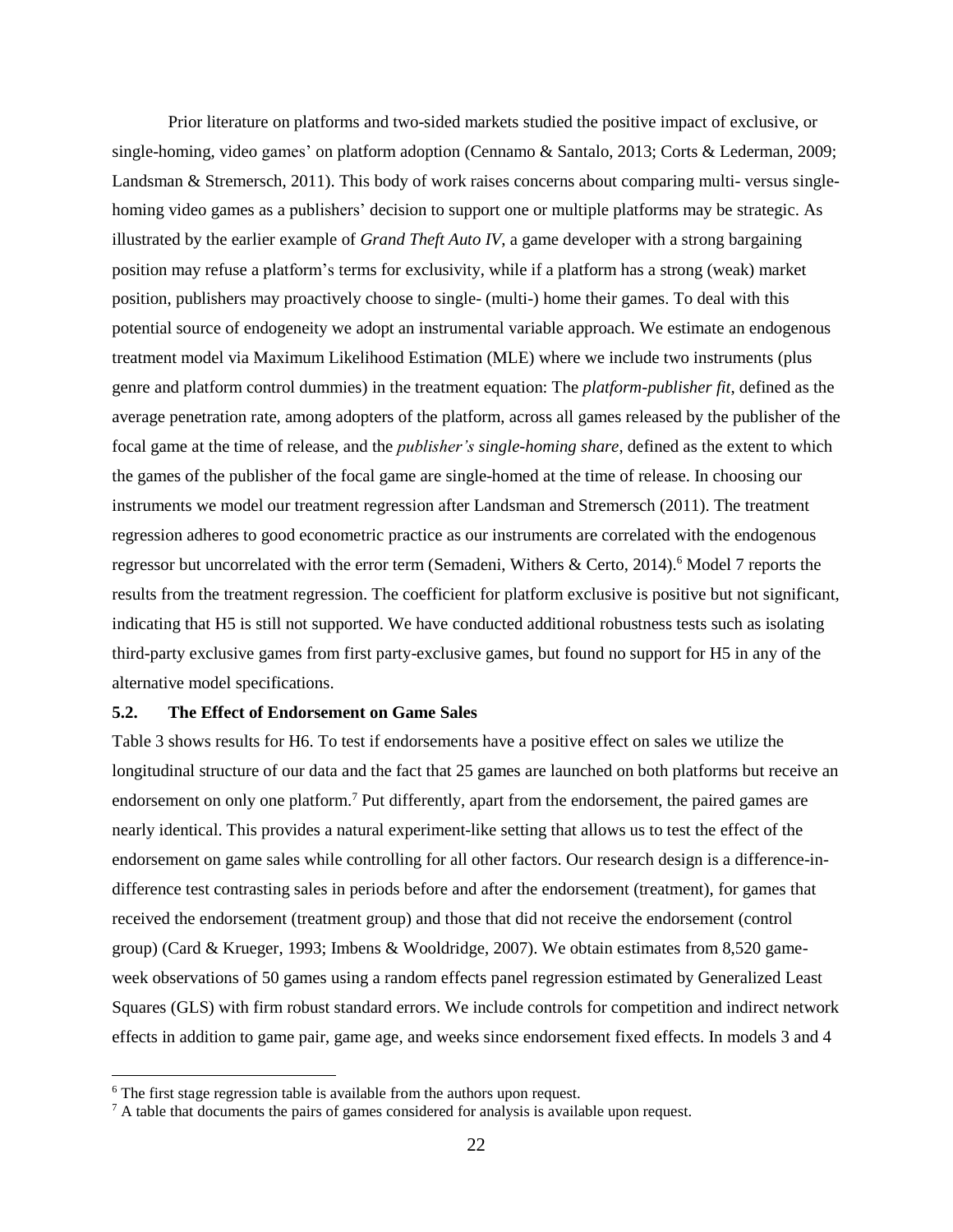we include pricing data for 5,944 game-week observations as a robustness test to control for any volatility in games' prices throughout their lifecycles.<sup>8</sup>

### --- INSERT TABLE 3 ---

Model 1 in Table 3 includes control variables while Model 2 adds the interaction between a dummy indicating whether an observation is post-endorsement for one of the games in the pair, and a dummy indicating the game received the endorsement. We find that games that are endorsed have significantly higher sales in the post-endorsement period (Model 2, *post-endorsement* \* *endorsed*). Exponentiating the coefficients reveals that being endorsed increases a game's sales in the post endorsement period by 105% ( $p < 0.01$ ). This finding supports H6. We also find that our control variables respond as expected: Competition from one added game to the platform reduces weekly sales by 3% (*p* < 0.01), a 10% increase in platform sales boosts weekly sales by  $3.6\%$  ( $p < 0.01$ ), and games on Xbox 360, on average, have 79% higher sales ( $p < 0.05$ ) than games on PlayStation 3. In models 3 and 4 we repeat the difference-in-difference estimation to assess the findings' robustness to the inclusion of games' average weekly selling prices. We find that a one pound price increase leads to a 3% reduction in weekly unit sales. That said, the inclusion of this variable does not alter the findings reported in models 1 and 2. Our results are also robust to alternative specifications that include, for example, calendar month fixed effects and the age of the platform as additional controls.

### **5.3. Moderating Factors on Sales Increase for Endorsed Games**

 $\overline{a}$ 

The last set of regressions is reported in Table 4. In these models we estimate games' sales increase subsequent to endorsement as a function of their initial sales interacted with their quality (H7), and the time in between their initial launch and the endorsed re-launch (H8). We estimate games' sales increase via OLS and report coefficient sizes and clustered robust standard errors (clustered by game publisher) in parentheses. Since our dependent variable ranges from zero to one, we can interpret the reported coefficients as percentage changes in the dependent variable in response to a single unit change in the independent variable.

#### --- INSERT TABLE 4 HERE ---

Model 1 starts by adding control variables. Model 2 adds first order effects, and in Model 3 we add the interaction term to test H7. Model 4 adds the log of games' age at endorsement to test H8a and H8b. Lastly, in Model 5 we assess if and how our findings change when we correct for platforms'

<sup>8</sup> Note that platform owners set recommended retail prices for first-time releases as well as for endorsed re-releases. Though publishers and retailers cannot deviate from these recommended prices, they do have some leeway to change prices as games age and consumers lose interest. We thus do not expect too much variation in prices and use the models including prices as robustness tests.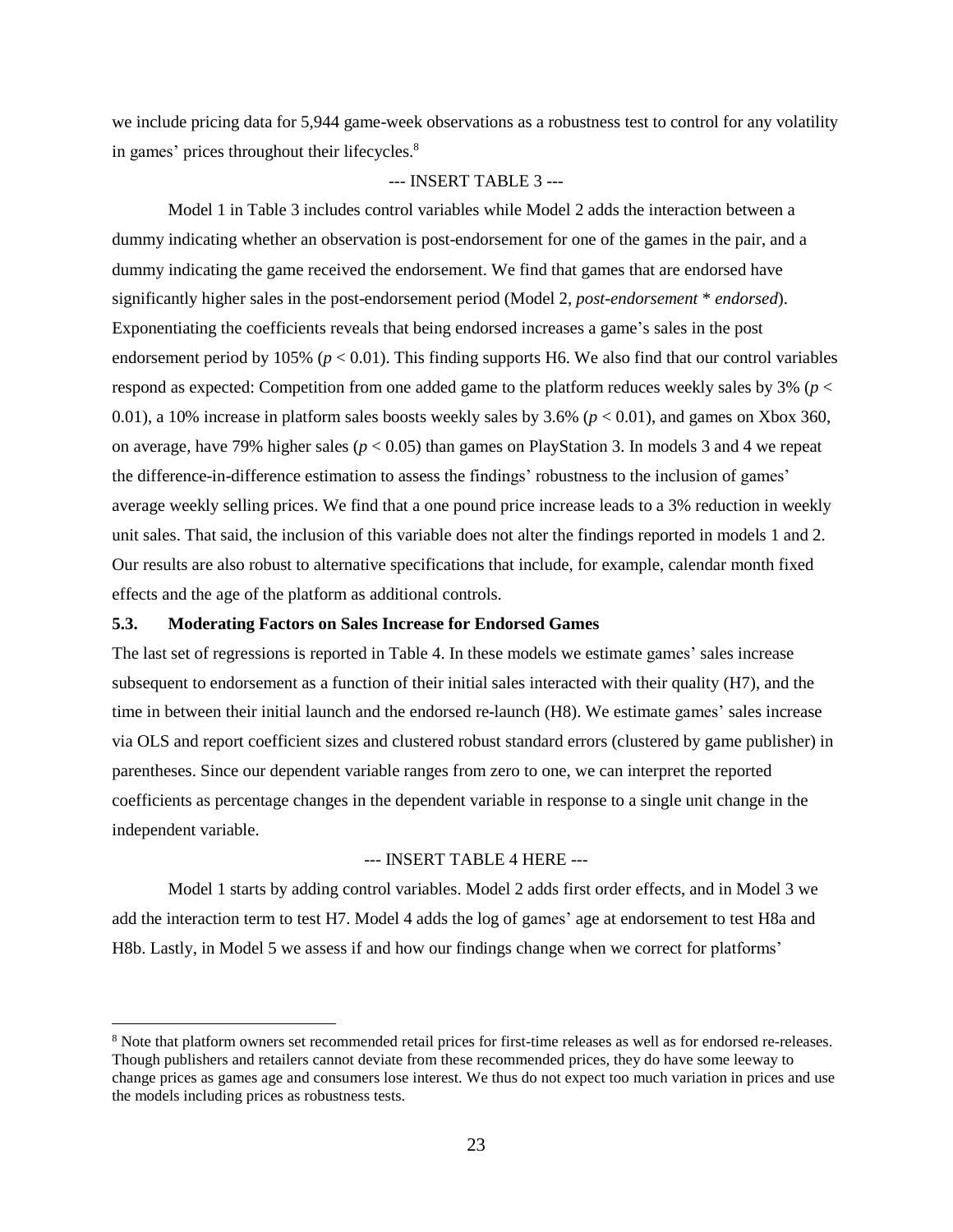strategic selection of games for endorsement. We use Model 4 for interpretation of our findings. This model fits the data well and explains 53% of the variance in the dependent variable.

Consistent with our expectation and H7, we find a significant positive interaction effect between low sales rank and high review scores ( $p < 0.05$ ). That is, games with exceptional quality but not market leading sales experience twelve percent higher sales increases subsequent to endorsement than market leaders and games with low quality. Lastly, the results provide support for H8a: The age at which a game is endorsed is negatively associated with its amount of sales increase  $(p < 0.01)$ . Launching endorsed rereleases one standard deviation from the mean, or 272 days later than average, reduces sales increase by two per cent.

In Model 5 we control for platform owners' strategic selection of games for endorsement by following a Heckman selection-correction procedure where the selection equation is based off Model 6 of Table 2 (Heckman, 1979). The combination of a high Pseudo *R-*squared in Model 6 of Table 2, a moderate correlation between the Inverse Mills Ratio (IMR) and *endorsement*, and the insignificant effect of the IMR on *sales increase* lead us to believe that it is unlikely that our results suffer from sample selection bias (Certo *et al.*, 2016). Our results are also robust to the inclusion of additional controls such as the age of the platform.

#### **6. DISCUSSION AND CONCLUSIONS**

Value creation and capture is more complex in platform-based markets. The value of the overall system is influenced not only by the quality of individual products, but also by the interactions between them (Adner & Kapoor, 2010). Furthermore, the ability of either platform or complements owners to capture that value will be determined by their relative value contribution and bargaining power. We thus began the paper by developing a framework of how a platform owner governs its ecosystem through its management of platform functionality, complements functionality, and the depth and range of the complements portfolio. We also explain how the value the platform owner captures from its ecosystem is a function of its bargaining power with the producers of its complements, and the degree to which it increases the marginal value of those complements. This suggests, for example, that while platform owners might want best-in-class complements for their system, investment in the "up and coming" complements might enable it to unlock and capture the most value. While previous research has primarily focused on value creation in platform-based ecosystem, our framework is the first we know of to parsimoniously capture both value creation and value capture in platform-based markets.

We then examine the implications of this theory for one of the key ways that platform owners govern their ecosystems: Selective promotion of individual complements through endorsement. Though selective endorsement at first appears to be a relatively simple lever employed by the platform owner, its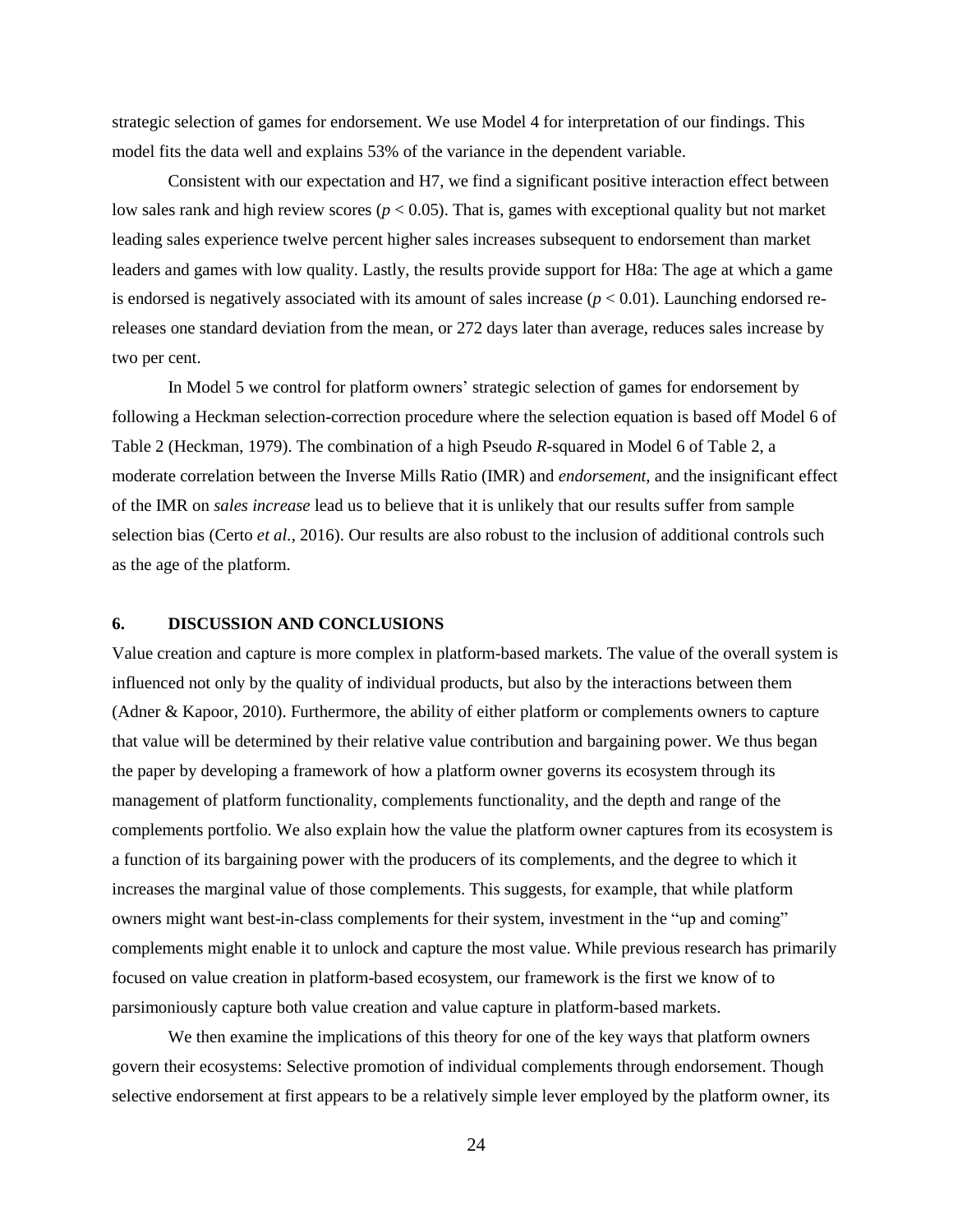strategic use and performance effects are actually quite complex. Platform owners do not just endorse best-selling games; instead they are using endorsements to achieve myriad objectives in the management of their ecosystems. We thus are able to use platform endorsements as a lens to examine several different dimensions of value creation and capture in the video game market, significantly contributing to our understanding of governance in platform-based ecosystems. Using a large dataset on the platform endorsements and sales of seventh generation video games, we find that platform owners select games to endorse not only based on their quality and sales performance, but also on the degree to which they can unlock unrecognized value in the game, and the game's potential to enhance the balance of the overall portfolio. Specifically, platform owners were much more likely to endorse games had high quality but were not market leaders. Furthermore, they were much more likely to endorse games that were in a highvalue genre in which the platform had no prior top-selling game. Surprisingly, however, we did not find that platform owners were more likely to endorse games that were exclusive to the platform. We expected that a platform would prefer to endorse exclusive games both because it is likely to have greater bargaining power over that game (and thus can capture a larger portion of the value created through endorsement) and because endorsing a non-exclusive game might have spillover benefits to other consoles. This is a counterintuitive result that deserves further study.

We also examined the effect of endorsement on a game's sales, and whether the game's quality and initial sales performance, or the timing of endorsement, influenced that effect. Using a matched-pair analysis, we found that endorsement has a strong positive effect on its sales  $-$  a 105% increase on average after controlling for competitive crowding and the installed base of the platform. We further found that games reaped greater benefits from endorsement when they had high review scores but poor initial sales performance. Both of these findings are consistent with the argument that an endorsement can unlock the value of an underappreciated game and that as a result, the greatest value of endorsement may be to "up and comers" rather than market leaders.

There are also interesting timing effects on both the selection of games for endorsement and the benefit games reap from endorsement. Games were more likely to be selected for endorsement if they were launched early in the platform's lifecycle. This is consistent with our arguments that a platform owner wishes to endorse games only after their performance has been proven, and other things being equal, a game launched early in the generation has more time to prove its worth. On the other hand, we also find that the benefit a game receives from endorsement decreases with the age at which the game is endorsed, even when controlling for the length of the period the endorsed game has to earn revenues. This suggests that platform owners should not wait too long to see if a game proves its worth; they should attempt to identify games with star potential as early as possible.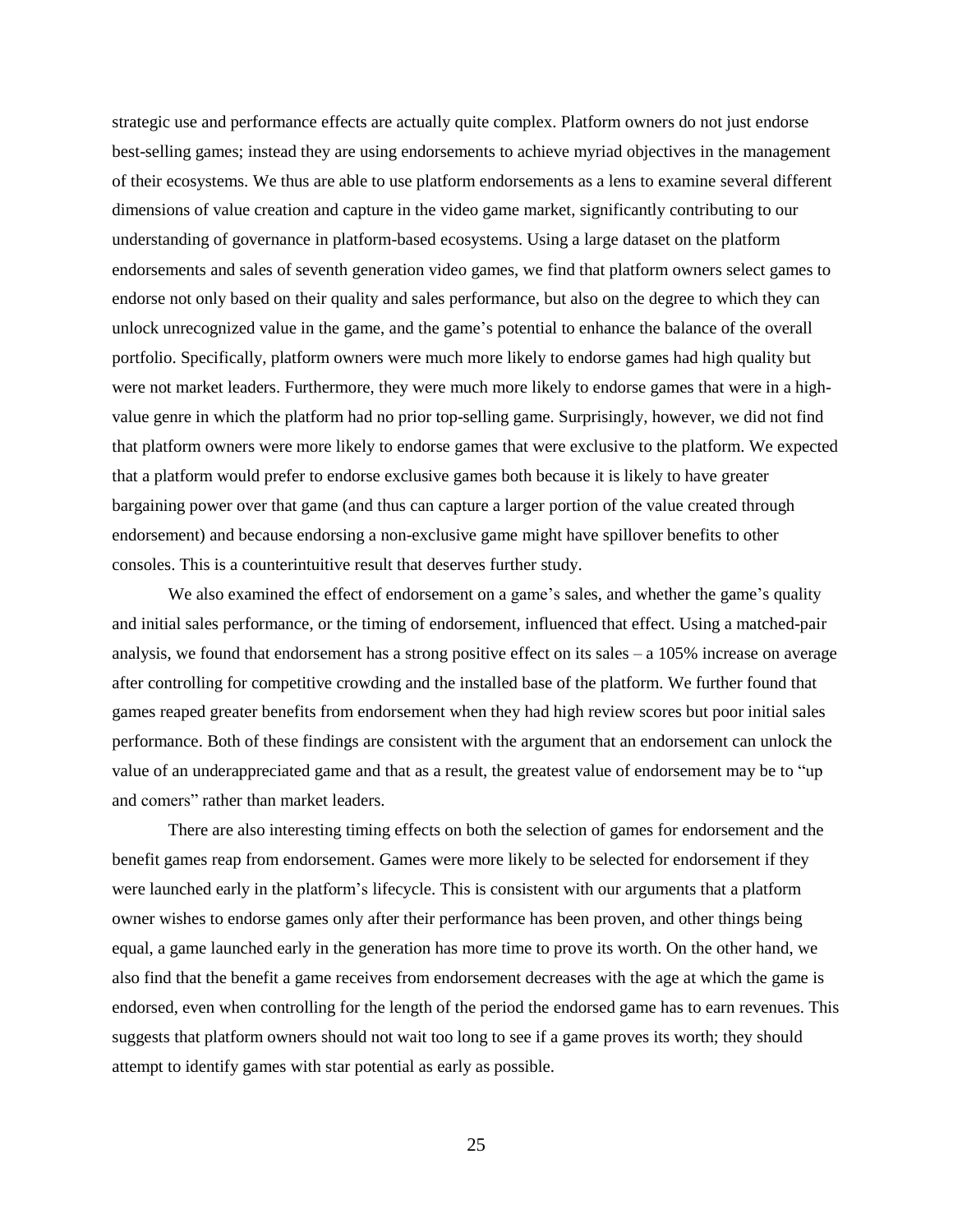One of the most interesting aspects of platform-based markets is their network externalities: As the platform's installed base grows it is able to attract more complements, and as the range and quality of complement grows, the platform will attract more customers, thereby increasing its installed base. It is a self-reinforcing effect that suggests that everyone – customers, platform owners, and complements providers – is better off with a big ecosystem, i.e., large installed base of consoles and a large portfolio of high quality games. We find, however, that though the installed base of platforms has the expected positive effect on game sales, games also bear a negative competitive crowding effect of having more games available on the platform (Boudreau & Jeppesen, 2014; Wareham *et al.*, 2014). This highlights one of the tensions between the platform's ability to capture value versus the game producers' ability to capture value: Though all platform ecosystems need a critical mass of games to be worth anything to any of the stakeholders, beyond some point, having additional games on the platform can erode the value of the ecosystem to individual games producers. It is also very likely that, other things being equal, games on a "crowded" platform have less bargaining power with the platform owner and thus are less able to negotiate favorable terms. Interestingly, both the timing effects and competitive crowding effects suggest that game producers are better off if their games are launched early in the generation (Rietveld & Eggers, 2016). Those games will be more proven when the console is selecting games to endorse, and will negotiate their terms before the effects of competitive crowding have reached their full effect.

### **REFERENCES**

- Adner, R & Kapoor, R. 2010. Value creation in innovation ecosystems: How the structure of technological interdependence affects firm performance in new technology generations. *Strat Manage J*, 31: 306-333.
- Adner, R & Levinthal, D. 2001. Demand heterogeneity and technology evolution: Implications for product and process innovation. *Management Sci*, 47: 611-628.
- Adner, R & Zemsky, P. 2006. A demand‐based perspective on sustainable competitive advantage. *Strat Manage J*, 27: 215-239.
- Basuroy, S, Chatterjee, S, & Ravid, SA. 2003. How critical are critical reviews? The box office effects of film critics, star power, and budgets. *J Marketing*, 67(4): 103-117.
- Binken, JL & Stremersch, S. 2009. The effect of superstar software on hardware sales in system markets. *J Marketing*, 73(2): 88-104.
- Birke, D. 2009 The economics of networks: A survey of the empirical literature. *J Econ Surveys* 23:762- 793.
- Boatwright, P, Kalra, A, & Zhang, W. 2008. Research note Should consumers use the Halo to form product evaluations*? Management Sci*, 54: 217-223.
- Boudreau, KJ & Hagiu, A. 2009. Platform rules: Regulation of an ecosystem by a private actor*.* In Gawer, A. (ed.), *Platforms, markets and innovation*, Northampton, MA: Edward Elgar: 163-191.
- Boudreau, KJ & Jeppesen, LB. 2014. Unpaid crowd complementors: The platform network effect mirage. *Strat Manage J* 36:1761-1777.
- Boudreau, KJ. 2010. Open platform strategies and innovation: Granting access vs. devolving control. *Management Sci*, 56: 1849-1872.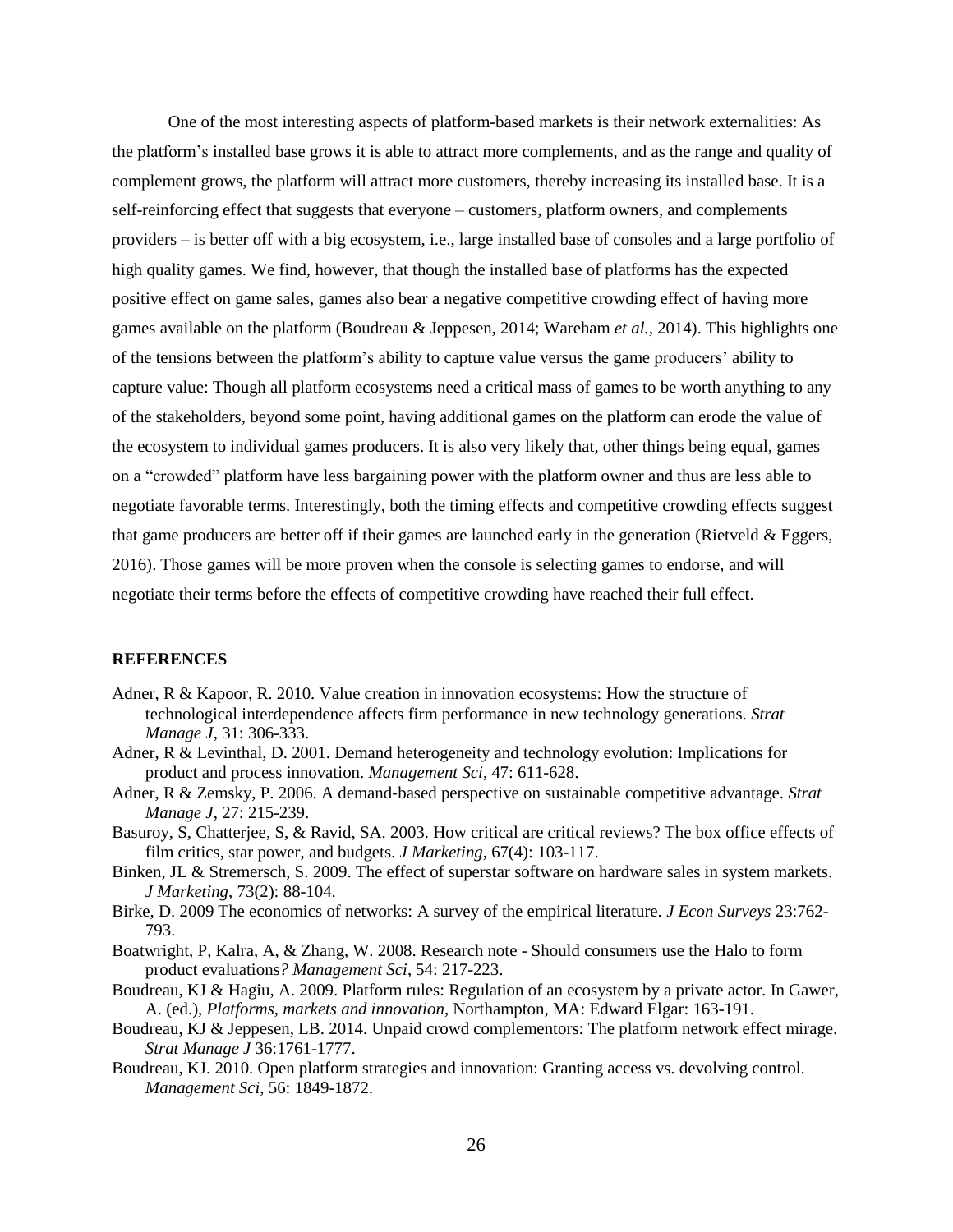- Boudreau, KJ. 2012. Let a thousand flowers bloom? An early look at large numbers of software app developers and patterns of innovation. *Org Sci*, 23: 1409-1427.
- Boudreau, KJ, Lacetera, N, & Lakhani, KR. 2011. Incentives and problem uncertainty in innovation contests: An empirical analysis. *Management Sci*, 57: 843-863.
- Bowman, C & Ambrosini, V. 2000. Value creation versus value capture: Towards a coherent definition of value in strategy. *Brit J Management*, 11(1): 1-15.
- Brandenburger, AM & Stuart, HW. 1996. Value-based business strategy. *J Econ Manage Strat*, 5: 5-24.
- Broekhuizen, TL, Lampel, J & Rietveld, J. 2013. New horizons or a strategic mirage? Artist-leddistribution versus alliance strategy in the video game industry. *Res Policy*, 42(4): 954-964.
- Brynjolfsson, E & Kemerer, CK. 1996. Network externalities in microcomputer software: An econometric analysis of the spreadsheet market. *Management Sci,* 42:1627-1647.
- Card, D & Krueger, AB. 1993. Minimum wages and employment: A case study of the fast food industry in New Jersey and Pennsylvania (No. w4509). *Natl Bureau Econ Res.*
- Casadesus-Masanell, R & Halaburda, H. 2014. When does a platform create value by limiting choice? *J Econ Manage Strat,* 23:259-293.
- Casadesus-Masanell, R, Yoffie, DB. 2007. Wintel: Cooperation and conflict. *Management Sci,* 53:584- 598.
- Cennamo, C & Santalo, J. 2013. Platform competition: Strategic trade‐offs in platform markets. *Strat Manage J*, 34: 1331-1350.
- Certo, ST, JR Busenbark, H Woo, M Semadeni. 2016. Sample Selection bias and Heckman models in strategic management research. *Strat Manage J*. Forthcoming
- Clements, MT & Ohashi, H. 2005. Indirect network effects and the product cycle: Video games in the US, 1994-2002. *J Indus Econ*, 53: 515-542.
- Corts, KS & Lederman, M. 2009. Software exclusivity and the scope of indirect network effects in the US home video game market. *Inter J Indus Org*, 27(2): 121-136.
- Cox, J. 2014. What makes a blockbuster video game? An empirical analysis of US sales data. *Managerial Dec Econ*, 35(3): 189-198.
- Dubé, JPH, Hitsch, GJ & Chintagunta, PK. 2010. Tipping and concentration in markets with indirect network effects. *Marketing Sci*, 29(2): 216-249.
- Economides, N. 1996. The economics of networks. *Internatl J Indus Org*, 14:673-699.
- Eisenmann, TR, Parker, G Van Alstyne, M. 2009. Opening platforms: How, when and why? In Gawer, A. (ed.), *Platforms, markets and innovation*, Northampton, MA: Edward Elgar: 131-162.
- Gandal, N. 1994. Hedonic price indexes for spreadsheets and an empirical test for network externalities. *RAND J Econ*, 25:160-170.
- Gawer, A & Henderson, R. 2007. Platform owner entry and innovation in complementary markets: Evidence from Intel. *J Econ Manage Strat*, 16(1): 1-34.
- Hagiu, A. 2009. Two-sided platforms: Product variety and pricing structures. *J Econ Manage Strat*, 18:1011-1042.
- Hagiu, A & Spulber, D. 2013. First-party content and coordination in two-sided markets. *Management Sci,* 59:933-949.
- Heckman, JJ. 1979. Sample selection bias as a specification error. *Econometrica*: 153-161.
- Huber, J & McCann, J. 1982. The impact of inferential beliefs on product evaluations. *J Marketing Res*: 324-333.
- Imbens, G & Wooldridge, JM. 2007. What's new in econometrics? *Natl Bureau Econ Res*.
- Janakiraman, R, Sismeiro, C & Dutta, S. 2009. Perception spillovers across competing brands: A disaggregate model of how and when. *J Marketing Res*, 46: 467-481.
- Johns, J. 2006. Video games production networks: Value capture, power relations and embeddedness*. J Econ Geog*, 6(2): 151-180.
- Juul, J. 2010. *A casual revolution. Reinventing video games and their players*. Cambridge: MIT Press.
- Katz, ML & Shapiro, C. 1985. Network externalities, competition, and compatibility. *Amer Econ Rev, 75*: 424-440.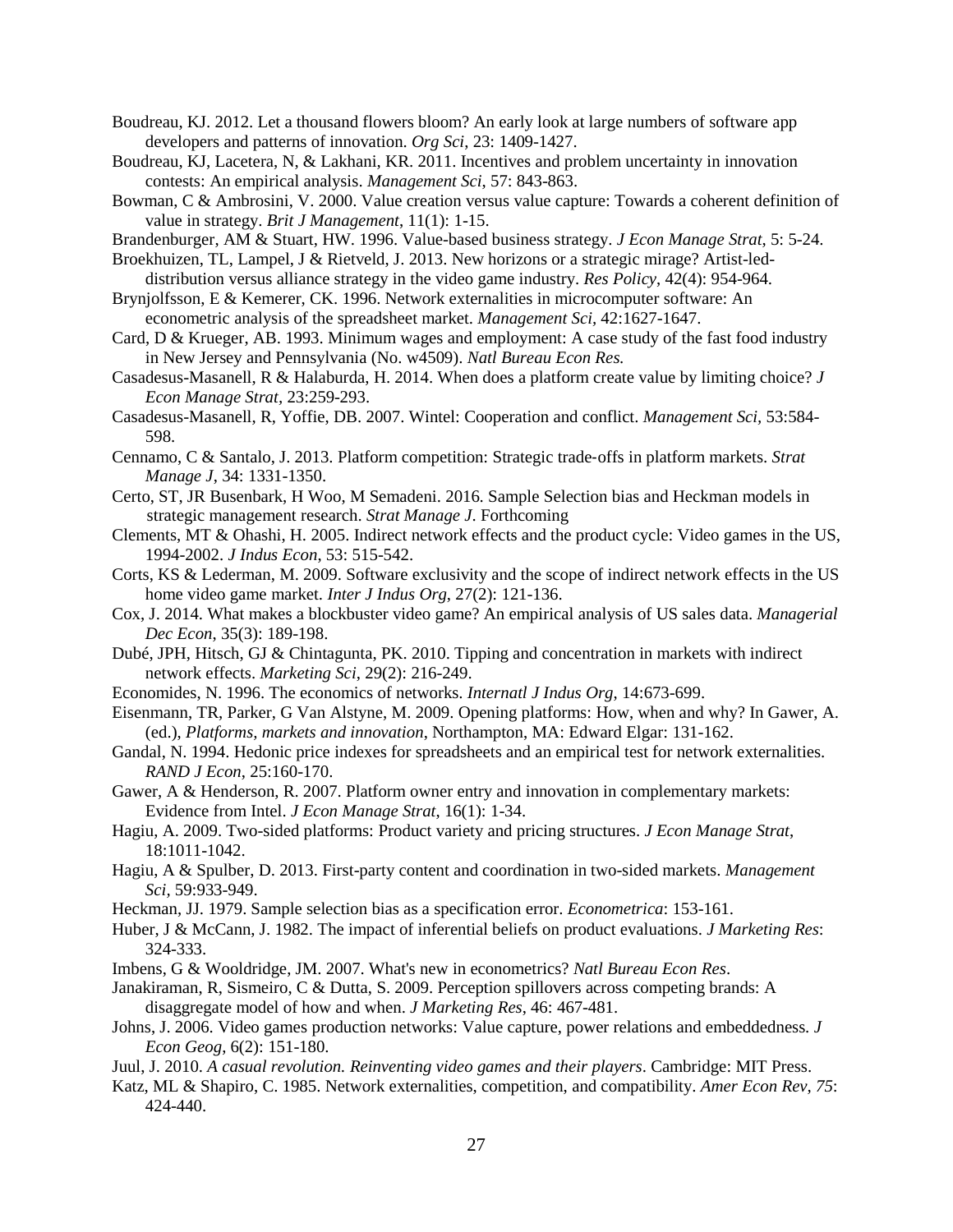- Katz, ML & Shapiro, C. 1986. Technology adoption in the presence of network externalities. *J Pol Econ*, 94: 822-841.
- Kim, JH, Prince, J & Qiu, C. 2014. Indirect network effects and the quality dimension: A look at the gaming industry. *Inter J Indus Org*, 37: 99-108.
- Koetsier, J. 2014. Apps featured by Apple or Google get 6 times the downloads and 9 times the revenue or nothing. [www.venturebeat.com,](http://www.venturebeat.com/) April 24<sup>th</sup>.
- Kuss, DJ, Louws, J, & Wiers, RW. 2012. Online gaming addiction? Motives predict addictive play behavior in massively multiplayer online role-playing games. *Cyberpsychology, Behavior, and Social Networking*, 15(9): 480-485.
- Landsman, V & Stremersch, S. 2011. Multihoming in two-sided markets: An empirical inquiry in the video game console industry*. J Marketing*, 75(6): 39-54.
- Lee, RS. 2013. Vertical integration and exclusivity in platform and two-sided markets. *Amer Econ Rev*, 103: 2960-3000.
- Levy, K. 2014. The weird reason why video games are released on Tuesdays. [www.businessinsider.com,](http://www.businessinsider.com/) November  $11<sup>th</sup>$ .
- Metacritic. 2015. How we create the Metascore Magic. [www.metacritic.com,](http://www.metacritic.com/) Accessed November 2015.
- Nair, H, Chintagunta, P & Dubé, JP. 2004. Empirical analysis of indirect network effects in the market for personal digital assistants. *Quant Marketing Econ*, 2(1): 23-58.
- Parker, GG & Van Alstyne, MW. 2005. Two-sided network effects: A theory of information product design. *Management Sci*, 51: 1494-1504.
- Rietveld, J & Eggers, JP. 2016. Demand heterogeneity and the adoption of platform complements. Working paper available at *SSRN*.
- Rietveld, J, Lampel, J & Bellavitis, C. 2013. Products Re-release and Resource Complementarity in the Market for Video Games. Presented at the Academy of Management, Orlando.
- Rietveld, J & Lampel, J. 2014. Nintendo: Fighting the video game console wars. In Mintzberg, H, Ahlstrand, B & Lampel, J. *The Strategy Process*, Fifth Edition, FT Press.
- Rochet, J, Tirole, J. 2003. Platform competition in two-sided markets. *J Euro Econ Assoc*, 1:990-1029.
- Rogers, EM. 2010. *Diffusion of innovations*. New York: Simon and Schuster.
- Rysman, M. 2007. An empirical analysis of payment card usage. *J Indus Econ*, 55:1-36.
- Rysman, M. 2009. The economics of two-sided markets. *J Econ Persp* 23:125-143.
- Salganik, MJ, Dodds, PS & Watts, DJ. 2006. Experimental study of inequality and unpredictability in an artificial cultural market. *Science*, 311(5762): 854-856.
- Schilling, MA. 2002. Technology success and failure in winner-take-all markets: The impact of learning orientation, timing, and network externalities. *Acad Manage J*, 45:387-398.
- Schilling, MA. 2003. Technological leapfrogging: Lessons from the US video game console industry. *Calif Management Rev*, 45(3): 6-32.
- Schilling, MA. 2009. Protecting or diffusing a technology platform: Trade-offs in appropriability, network externalities, and architectural control. In Gawer, A. (ed.), *Platforms, markets and innovation*, Northampton, MA: Edward Elgar: 192-218.
- Seamans, R & Zhu, F. 2013. Responses to entry in multi-sided markets: The impact of Craigslist on local newspapers. *Management Sci*, 60: 476-493.
- Semadeni, M, MC Withers, ST Certo. 2014. The perils of endogeneity and instrumental variables in strategy research: Understanding through simulations. *Strat Manage J* 35: 1070-1079.
- Shankar, V & Bayus, BL. 2003. Network effects and competition: An empirical analysis of the home video game industry. *Strat Manage J*, 24: 375-384.
- Sine, WD, Shane, S & Gregorio, DD. 2003. The halo effect and technology licensing: The influence of institutional prestige on the licensing of university inventions. *Management Sci*, 49: 478-496.
- Sirmon, DG & Hitt, MA. 2003. Managing resources: Linking unique resources, management, and wealth creation in family firms. *Entrepreneurship Theory and Practice*, 27(4): 339-358.
- Sony. 2006. PS2 goes Platinum: Part 1. [http://mt.playstation.com/ps2/news/ps2-goes-platinum-part-](http://mt.playstation.com/ps2/news/ps2-goes-platinum-part-1.html)[1.html,](http://mt.playstation.com/ps2/news/ps2-goes-platinum-part-1.html) November 16<sup>th</sup>, Accessed May, 2015.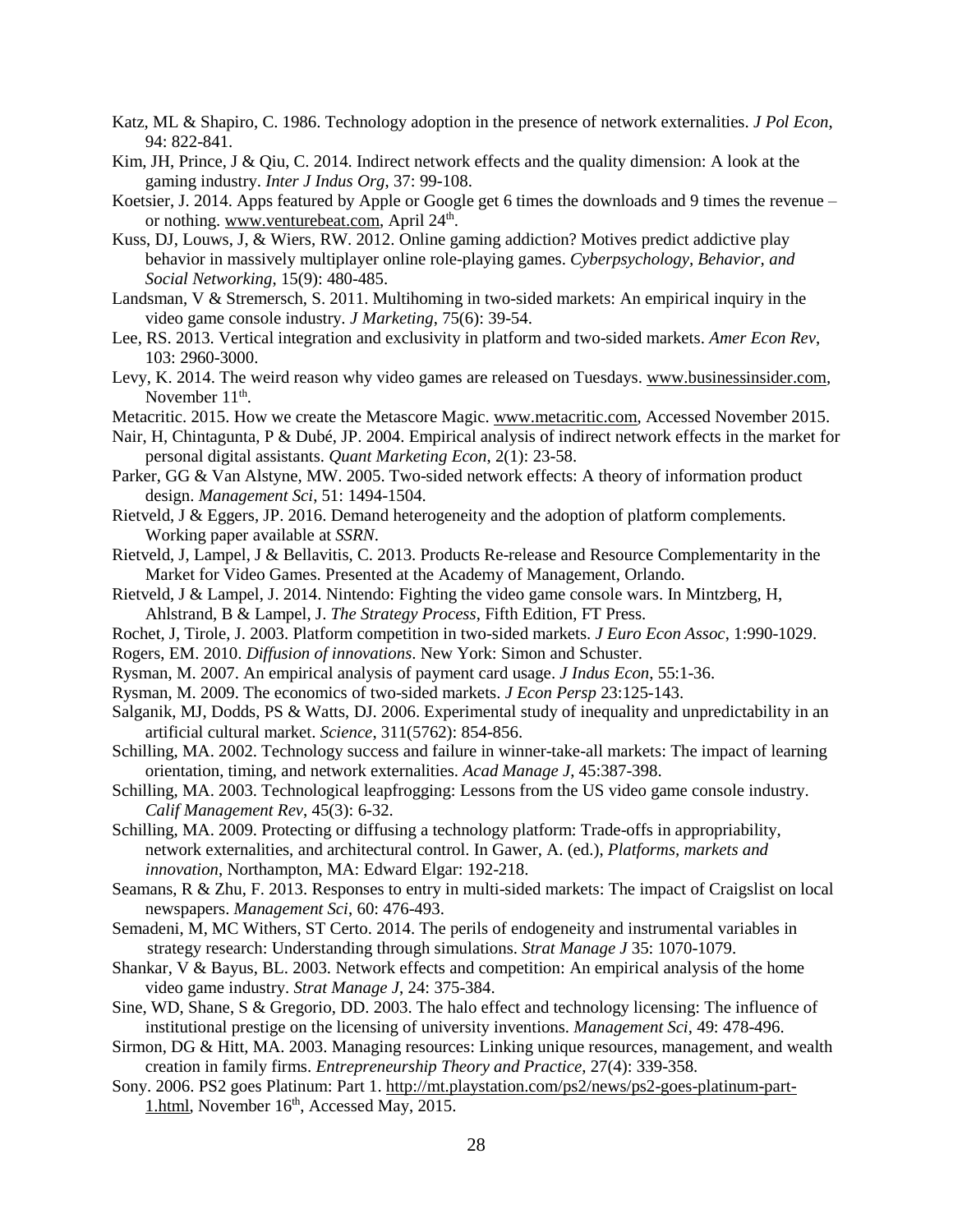- Tanriverdi, H & Lee, CH. 2008. Within-industry diversification and firm performance in the presence of network externalities: Evidence from the software industry. *Acad Manage J*, 51:381-397.
- Tejeiro Salguero, RA & Morán, RMB. 2002. Measuring problem video game playing in adolescents. *Addiction*, 97: 1601-1606.
- Tiwana, A. 2014. *Platform ecosystems: Aligning architecture, governance, and strategy*. Waltham, MA: Morgan Kaufmann.
- Venkatraman, N & Lee, CH. 2004. Preferential linkage and network evolution: A conceptual model and empirical test in the US video game sector. *Acad Management J*, 47: 876-892.
- Wareham, J, Fox, PB, Cano Giner, JL 2014. Technology ecosystem governance. *Org Sci*, 25: 1195-1215.
- West, J. 2003. How open is open enough? Melding proprietary and open source platform strategies. *Res Pol*, 32: 1259-1285.
- Zhu, F & Iansiti, M. 2012. Entry into platform-based markets. *Strat Manage J,* 33:88-106.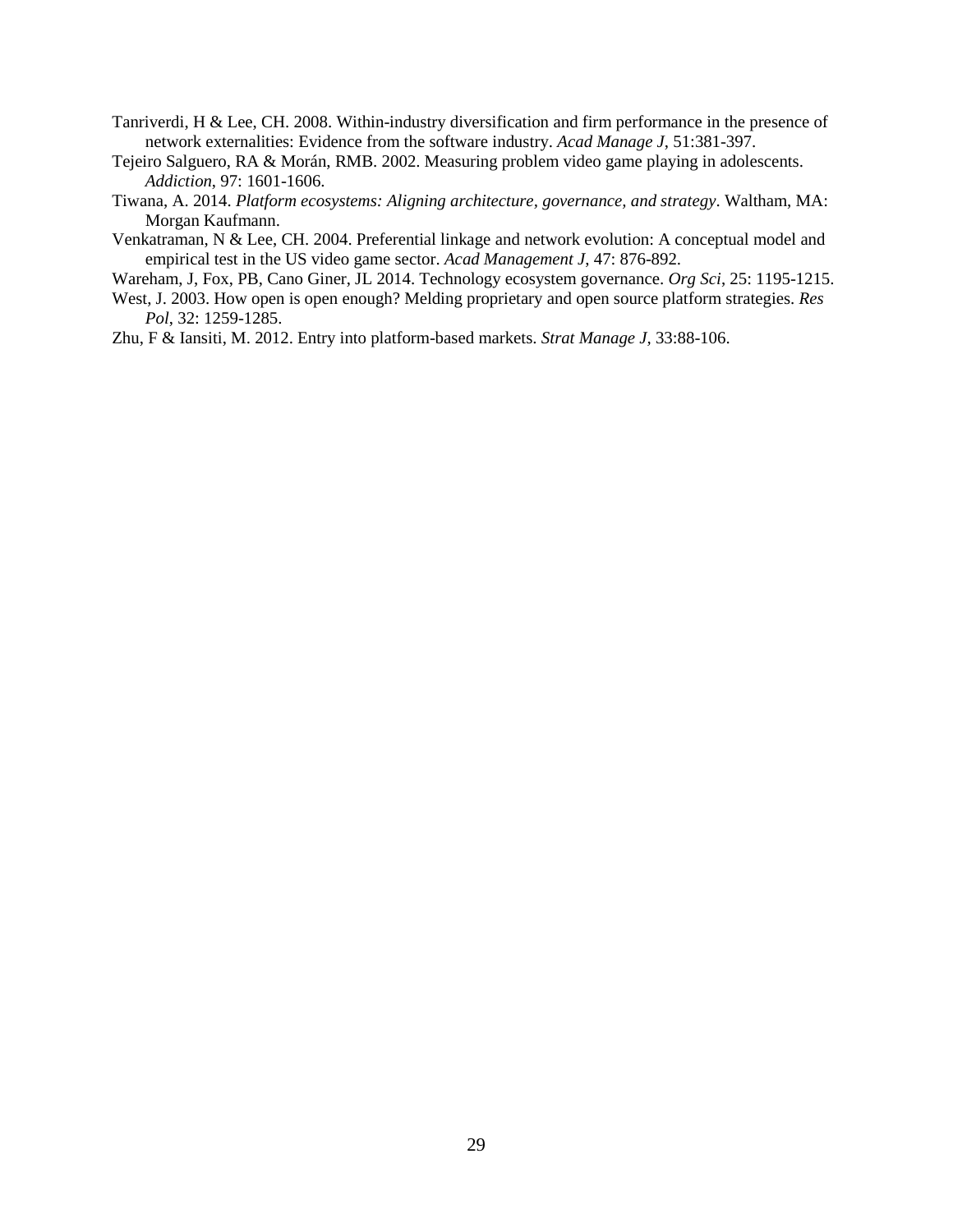| <b>Panel A: Endorsement Estimation (H1-5)</b>    |             |             |           |           |         |         |         |         |         |         |         |         |         |
|--------------------------------------------------|-------------|-------------|-----------|-----------|---------|---------|---------|---------|---------|---------|---------|---------|---------|
| <b>Variable</b>                                  | <b>Mean</b> | <b>SD</b>   | (1)       |           | (2)     | (3)     | (4)     | (5)     | (6)     | (7)     | (8)     | (9)     | (10)    |
| $(1)$ Endorsed                                   | 0.13        | 0.33        |           |           |         |         |         |         |         |         |         |         |         |
| $(2)$ High quality                               | 0.37        | 0.48        | 0.37      |           |         |         |         |         |         |         |         |         |         |
| (3) Medium quality                               | 0.42        | 0.49        | $-0.22$   |           | $-0.66$ |         |         |         |         |         |         |         |         |
| $(4)$ Top 1% sales rank                          | 0.02        | 0.12        | 0.20      |           | 0.16    | $-0.10$ |         |         |         |         |         |         |         |
| $(5)$ Top 2%-5% sales rank                       | 0.04        | 0.19        | 0.38      |           | 0.23    | $-0.14$ | $-0.02$ |         |         |         |         |         |         |
| (6) Top $6\% - 20\%$ sales rank                  | 0.15        | 0.36        | 0.33      |           | 0.30    | $-0.15$ | $-0.05$ | $-0.09$ |         |         |         |         |         |
| (7) No prior hit in genre                        | 0.18        | 0.38        | $-0.09$   | 0.01      |         | 0.00    | $-0.04$ | $-0.07$ | $-0.05$ |         |         |         |         |
| (8) Platform age (quarters)                      | 11.26       | 5.05        | $-0.08$   | $-0.07$   |         | $-0.06$ | 0.01    | 0.01    | $-0.02$ | $-0.11$ |         |         |         |
| (9) Platform exclusive                           | 0.19        | 0.40        | 0.05      | 0.01      |         | $-0.02$ | 0.00    | 0.06    | 0.00    | 0.11    | $-0.01$ |         |         |
| $(10)$ ln(European unit sales)                   | 0.22        | 0.27        | 0.55      |           | 0.53    | $-0.30$ | 0.49    | 0.47    | 0.34    | $-0.05$ | $-0.02$ | 0.06    |         |
| $(11)$ Xbox 360                                  | 0.47        | 0.50        | 0.02      |           | 0.07    | $-0.02$ | 0.00    | 0.00    | 0.00    | 0.09    | $-0.46$ | $-0.08$ | 0.11    |
| <b>Panel B: Matched Pairs Estimation (H6)</b>    |             |             |           |           |         |         |         |         |         |         |         |         |         |
| <b>Variable</b>                                  |             | <b>Mean</b> |           | <b>SD</b> |         | (1)     |         | (2)     | (3)     | (4)     |         | (5)     | (6)     |
| $(1)$ ln(Unit sales)                             |             | 4.80        |           | 2.29      |         |         |         |         |         |         |         |         |         |
| (2) Post-endorsement                             |             | 0.28        |           | 0.45      |         | $-0.17$ |         |         |         |         |         |         |         |
| (3) Endorsed                                     |             | 0.50        |           | 0.50      |         | 0.12    |         | 0.59    |         |         |         |         |         |
| (4) Competition                                  |             | 3.31        |           | 2.91      |         | $-0.15$ |         | 0.06    | 0.00    |         |         |         |         |
| $(5)$ ln(Platform sales)                         |             | 12.63       |           | 0.65      |         | $-0.12$ |         | 0.06    | $-0.13$ | 0.09    |         |         |         |
| (6) Average selling price                        |             | 15.38       |           | 7.04      |         | 0.38    |         | $-0.21$ | $-0.01$ | $-0.05$ |         | 0.01    |         |
| $(7)$ Xbox 360                                   |             | 0.50        |           | 0.50      |         | 0.13    |         | 0.18    | 0.47    | 0.02    |         | $-0.25$ | $-0.08$ |
| <b>Panel C: Sales Increase Estimation (H7-8)</b> |             |             |           |           |         |         |         |         |         |         |         |         |         |
| <b>Variable</b>                                  |             | <b>Mean</b> | <b>SD</b> | (1)       |         | (2)     | (3)     |         | (4)     | (5)     |         | (6)     |         |
| (1) Sales increase                               |             | 0.17        | 0.17      |           |         |         |         |         |         |         |         |         |         |
| $(2)$ High review scores $(75\% - 100\%)$        |             | 0.84        | 0.37      | 0.30      |         |         |         |         |         |         |         |         |         |
| $(3)$ Medium review scores $(50\% - 74\%)$       |             | 0.14        | 0.35      | $-0.29$   |         | $-0.94$ |         |         |         |         |         |         |         |
| $(4)$ Bottom $(21\% - 100\%)$ sales rank         |             | 0.23        | 0.42      | $-0.05$   |         | $-0.40$ | 0.38    |         |         |         |         |         |         |
| $(5)$ ln(Age at endorsement)                     |             | 5.98        | 0.49      | $-0.44$   |         | $-0.24$ | 0.25    |         | 0.26    |         |         |         |         |
| (6) Length of endorsement period (quarters)      |             | 6.98        | 4.27      | 0.50      |         | 0.31    | $-0.26$ |         | $-0.18$ | $-0.26$ |         |         |         |
| $(7)$ Xbox 360                                   |             | 0.49        | 0.50      | 0.14      |         | 0.18    | $-0.14$ |         | $-0.15$ | $-0.24$ |         | 0.08    |         |

# **Table 1. Descriptive Statistics and Correlations**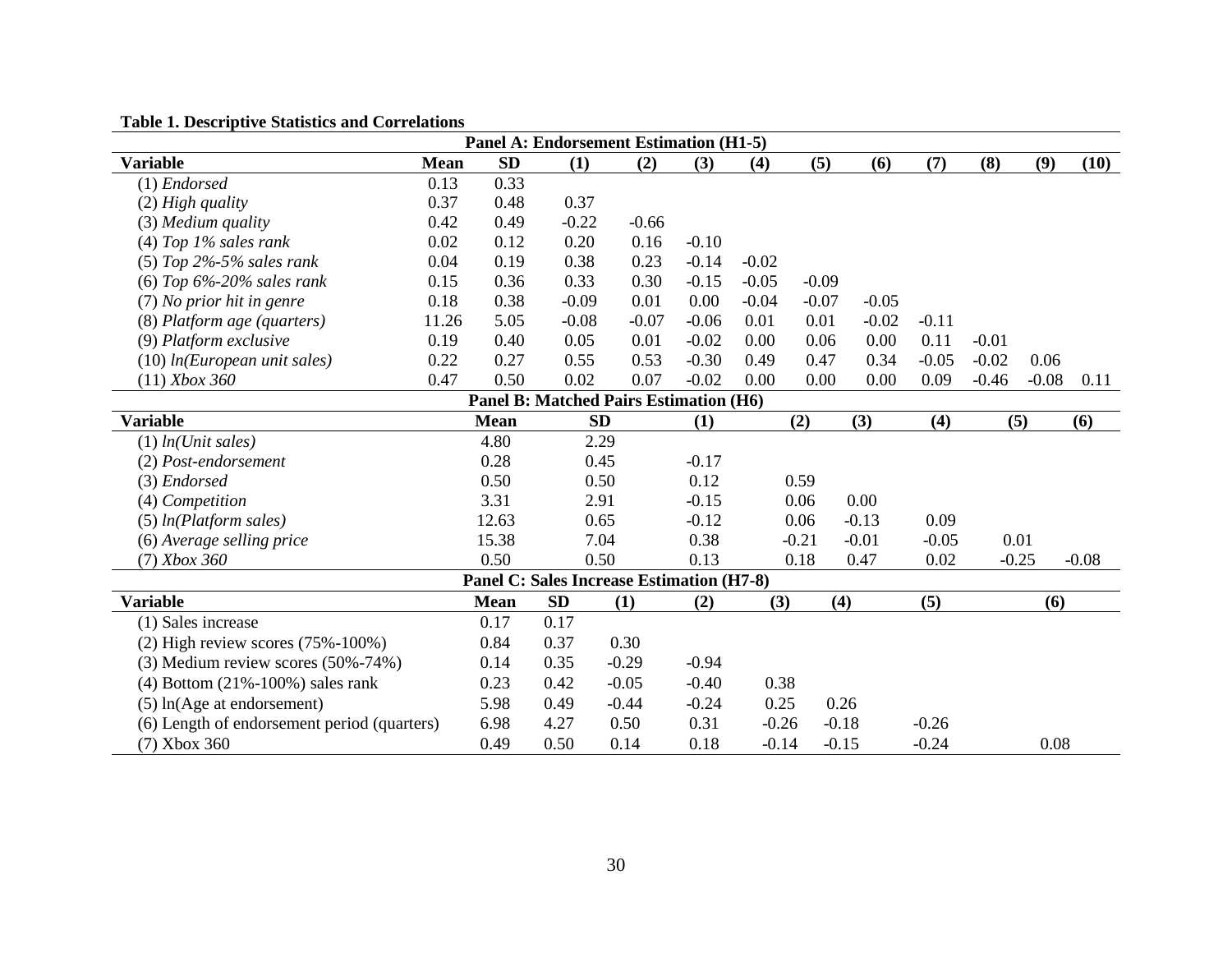|                           |            |                |            | Endorsed       |            |            |                   |
|---------------------------|------------|----------------|------------|----------------|------------|------------|-------------------|
| Variable                  | 1          | $\overline{2}$ | 3          | $\overline{4}$ | 5          | 6          | $\overline{7}$    |
| High quality              |            | 19.60**        | 15.60*     | $17.75*$       | 15.62*     | $16.03*$   | $0.06**$          |
|                           |            | [21.57]        | [17.71]    | [20.83]        | [18.64]    | [19.36]    | [0.02]            |
| Medium quality            |            | $6.15+$        | 5.29       | 5.90           | 5.05       | 5.20       | $-0.01$           |
|                           |            | [6.60]         | [5.83]     | [6.96]         | [5.98]     | [6.23]     | [0.02]            |
| Top 1% sales rank         |            |                | 1.48       | 1.04           | 1.06       | 1.11       | 0.21              |
|                           |            |                | [2.00]     | [1.44]         | [1.46]     | [1.53]     | [0.14]            |
| Top 2%-5% sales rank      |            |                | 9.04**     | 7.19**         | 7.48**     | $7.52**$   | $0.42**$          |
|                           |            |                | [6.75]     | [5.07]         | [5.26]     | [5.36]     | [0.09]            |
| Top 6%-20% sales rank     |            |                | $4.44**$   | $4.25**$       | $4.45**$   | 4.49**     | $0.20**$          |
|                           |            |                | [2.30]     | $[2.01]$       | [2.04]     | [2.06]     | [0.06]            |
| No prior hit in genre     |            |                |            | $0.07**$       | $0.06**$   | $0.06**$   | $-0.12**$         |
|                           |            |                |            | [0.06]         | [0.05]     | [0.05]     | [0.04]            |
| Value of genre            |            |                |            | 0.77           | 1.00       | 1.03       | $-0.04$           |
|                           |            |                |            | [0.65]         | [0.81]     | [0.83]     | [0.06]            |
| No prior hit in genre $*$ |            |                |            | 1730.58**      | 719.24**   | 685.40**   | $0.32**$          |
| value of genre            |            |                |            | [2615.73]      | [1227.05]  | [1149.37]  | [0.08]            |
| Platform age (quarters)   |            |                |            |                | $0.91*$    | $0.91*$    | $-0.01*$          |
|                           |            |                |            |                | [0.04]     | [0.04]     | [0.003]           |
| Platform exclusive        |            |                |            |                |            | 1.26       | 0.01              |
|                           |            |                |            |                |            | [0.65]     | [0.07]            |
|                           | 288.91**   | 87.07**        | $20.29*$   | 25.92*         | 28.17**    | 27.27**    | $0.33*$           |
| ln(Euro. unit sales)      | [236.11]   | [59.45]        | [26.17]    | [32.68]        | [33.76]    | [32.83]    | [0.02]            |
|                           | 1.37       | 1.45           | 1.28       | 1.33           | 1.51       | $2.10**$   | 0.04 <sup>†</sup> |
| Xbox 360                  | [0.30]     | [0.33]         | [0.38]     | [0.43]         | [0.39]     | [0.59]     | [0.02]            |
| Month dummies             | <b>YES</b> | <b>YES</b>     | <b>YES</b> | <b>YES</b>     | <b>YES</b> | <b>YES</b> | <b>YES</b>        |
| Genre dummies             | <b>YES</b> | <b>YES</b>     | <b>YES</b> | <b>YES</b>     | <b>YES</b> | <b>YES</b> | <b>YES</b>        |
| Constant                  | $0.02**$   | $0.002**$      | $0.001**$  | $0.001**$      | $0.002**$  | $0.003**$  | 0.002             |
|                           | [0.01]     | [0.002]        | [0.001]    | [0.001]        | [0.002]    | [0.003]    | [0.07]            |
| Observations              | 1011       | 1011           | 1011       | 1011           | 1011       | 1011       | 1011              |
| Pseudo R-squared          | 0.36       | 0.39           | 0.43       | 0.45           | 0.46       | 0.46       |                   |
| Log pseudolikelihood      | $-251.24$  | $-237.74$      | $-221.70$  | $-214.66$      | $-210.01$  | $-209.79$  | $-404.28$         |

# **Table 2. Regressions (MLE) of the Probability of Platform Endorsement (H1-5)**

† *p* < 0.10; \* *p* < 0.05; \*\* *p* < 0.01. Publisher-clustered robust standard errors in parentheses (45 clusters).

Models 1-6: Logistic regression, odds ratios reported. Model 7: Endogenous treatment model estimated by Maximum Likelihood (MLE). Analysis of excluded variables indicates that the instruments are not weak ( $\chi^2$  =26.99; *p* < 0.01) and meet requirements of exogeneity in outcome regression. First stage regression table available from authors upon request.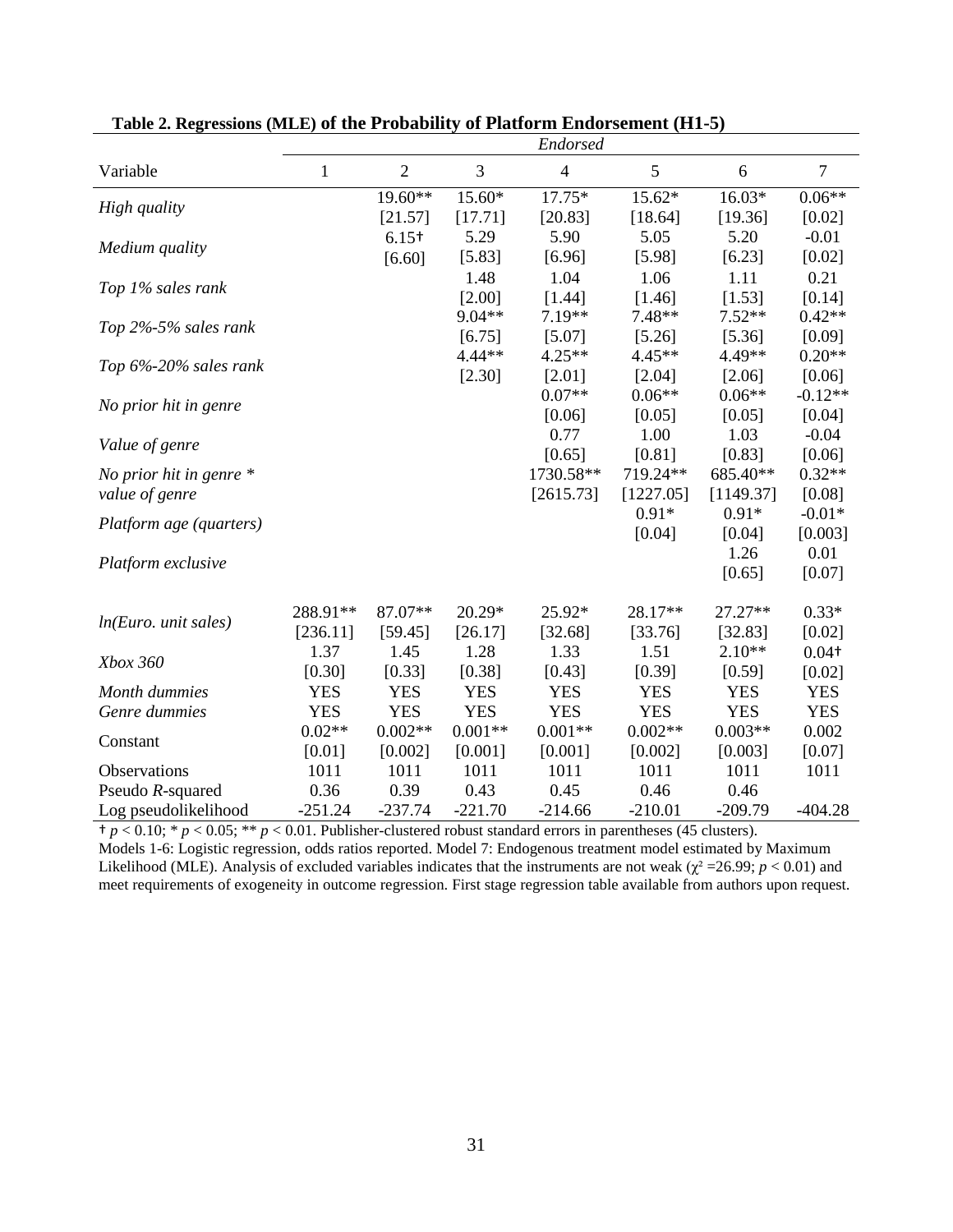|                                | $ln(U$ nit sales) |                |            |                |  |  |  |
|--------------------------------|-------------------|----------------|------------|----------------|--|--|--|
| Variable                       | 1                 | $\overline{2}$ | 3          | $\overline{4}$ |  |  |  |
|                                | 0.47              | $-2.01$        | 0.03       | $-0.54$        |  |  |  |
| Post-endorsement               | [0.34]            | [0.34]         | [0.38]     | [0.37]         |  |  |  |
|                                | 0.24              | 0.21           | 0.02       | $-0.02$        |  |  |  |
| Endorsed                       | [0.18]            | [0.19]         | [0.19]     | [0.18]         |  |  |  |
| Post-endorsement * Endorsed    |                   | $0.72**$       |            | $0.61**$       |  |  |  |
|                                |                   | [0.22]         |            | [0.22]         |  |  |  |
|                                | $-0.03**$         | $-0.03**$      | $-0.03**$  | $-0.03**$      |  |  |  |
| Competition                    | [0.004]           | [0.004]        | [0.004]    | [0.004]        |  |  |  |
|                                | $0.37**$          | $0.37**$       | $0.43**$   | $0.43**$       |  |  |  |
| ln(Platform sales)             | [0.05]            | [0.05]         | [0.07]     | [0.07]         |  |  |  |
|                                |                   |                | $-0.03*$   | $-0.03*$       |  |  |  |
| <b>Average Selling Price</b>   |                   |                | [0.01]     | [0.01]         |  |  |  |
|                                | $0.58*$           | $0.58*$        | $0.51**$   | $0.51**$       |  |  |  |
| Xbox 360                       | [0.25]            | [0.25]         | [0.18]     | [0.17]         |  |  |  |
| Game-pair fixed effects        | <b>YES</b>        | <b>YES</b>     | <b>YES</b> | <b>YES</b>     |  |  |  |
| Game age fixed effects         | <b>YES</b>        | <b>YES</b>     | <b>YES</b> | <b>YES</b>     |  |  |  |
| Weeks since end. fixed effects | <b>YES</b>        | <b>YES</b>     | <b>YES</b> | <b>YES</b>     |  |  |  |
|                                | $4.22**$          | $4.22**$       | $5.40**$   | $5.36**$       |  |  |  |
| Constant                       | [0.75]            | [0.76]         | [1.06]     | [1.09]         |  |  |  |
| Game-week observations         | 8520              | 8520           | 5944       | 5944           |  |  |  |
| Games                          | 50                | 50             | 50         | 50             |  |  |  |
| Overall $R$ -squared           | 0.76              | 0.76           | 0.71       | 0.72           |  |  |  |

| Table 3. Matched Pairs GLS Regressions of Endorsed on Weekly Unit Sales (H6) |  |
|------------------------------------------------------------------------------|--|

 $\uparrow p < 0.10$ ; \*  $p < 0.05$ ; \*\*  $p < 0.01$ . Publisher-clustered robust standard errors in parentheses (10 clusters). Random-effects GLS regression with game-pair, game-age, and weeks-since-endorsement fixed effects. Models estimate the effect of endorsement on games' weekly unit sales for 25 pairs of multi-homing games where the endorsement was received on one platform but not on the other.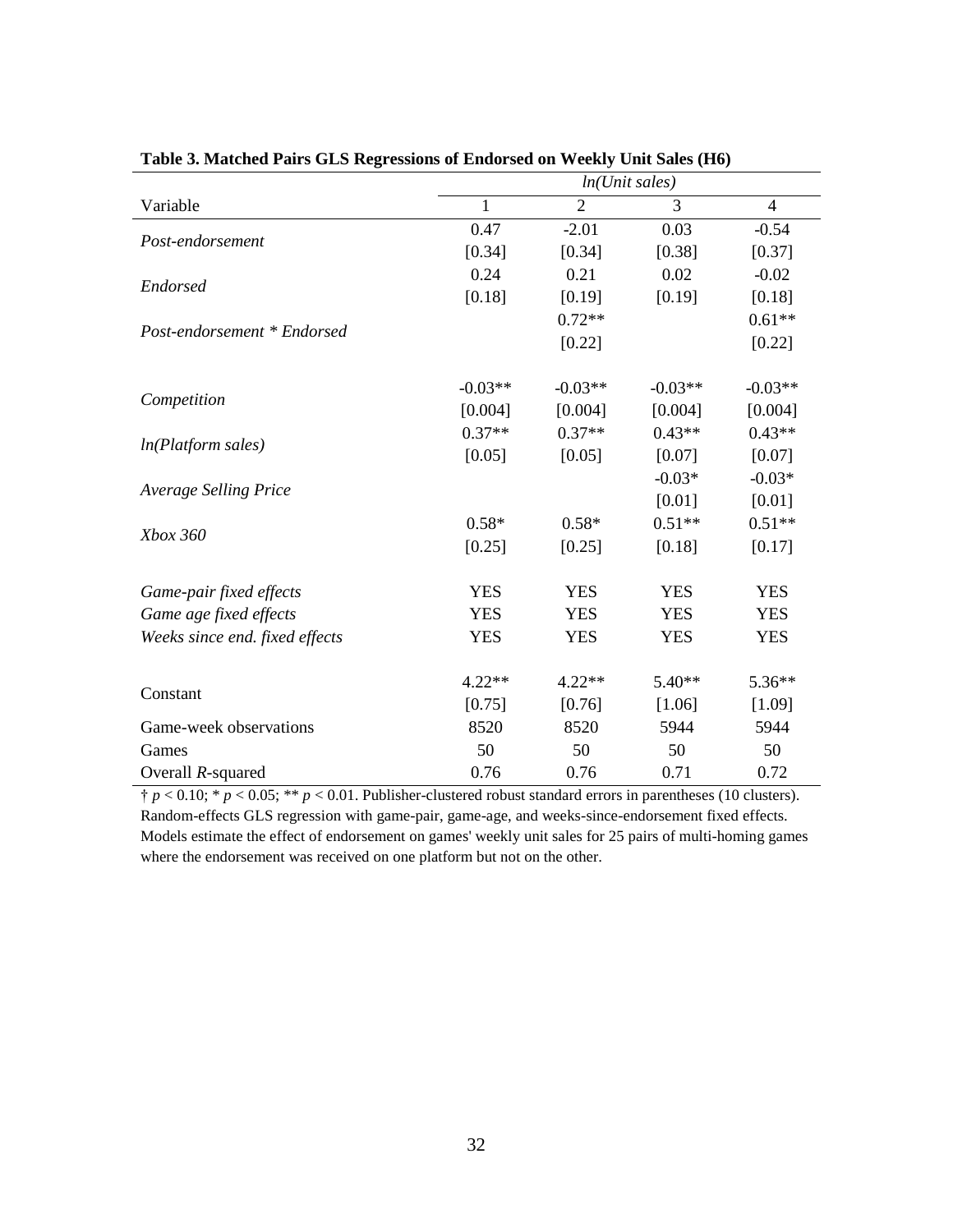|                                     | Sales increase |                |            |                |            |  |
|-------------------------------------|----------------|----------------|------------|----------------|------------|--|
| Variable                            | $\mathbf{1}$   | $\overline{2}$ | 3          | $\overline{4}$ | 5          |  |
|                                     |                | $-0.07$        | $-0.14**$  | $-0.08$        | $-0.01$    |  |
| High quality                        |                | [0.06]         | [0.03]     | [0.05]         | [0.08]     |  |
|                                     |                | $-0.20**$      | $-0.25**$  | $-0.17**$      | $-0.13*$   |  |
| Medium quality                      |                | [0.06]         | [0.05]     | [0.05]         | [0.05]     |  |
| Bottom 21-100% sales rank           |                | 0.04           | $-0.09*$   | $-0.04$        | $-0.10$    |  |
|                                     |                | [0.05]         | [0.03]     | [0.05]         | [0.08]     |  |
| High quality * Bottom 21-100% sales |                |                | $0.14*$    | $0.12*$        | $0.12*$    |  |
| rank                                |                |                | [0.05]     | [0.05]         | [0.05]     |  |
| Medium quality * Bottom 21-100%     |                |                | 0.11       | 0.11           | 0.09       |  |
| sales rank                          |                |                | [0.09]     | [0.08]         | [0.07]     |  |
| ln(Age at endorsement)              |                |                |            | $-0.12**$      | $-0.12**$  |  |
|                                     |                |                |            | [0.04]         | [0.04]     |  |
|                                     |                |                |            |                |            |  |
| Length of endorsement period        | $0.02*$        | $0.02**$       | $0.02**$   | $0.02**$       | $0.02**$   |  |
| <i>(quarters)</i>                   | [0.004]        | [0.004]        | [0.004]    | [0.004]        | [0.003]    |  |
| Xbox 360                            | $-0.03$        | $-0.02$        | $-0.02$    | $-0.01$        | $-0.004$   |  |
|                                     | [0.03]         | [0.03]         | [0.03]     | [0.02]         | [0.03]     |  |
| Calendar month dummies              | <b>YES</b>     | <b>YES</b>     | <b>YES</b> | <b>YES</b>     | <b>YES</b> |  |
| Genre dummies                       | <b>YES</b>     | <b>YES</b>     | <b>YES</b> | <b>YES</b>     | <b>YES</b> |  |
| Constant                            | $-0.05$        | $-0.02$        | 0.08       | $0.77**$       | $0.58*$    |  |
|                                     | [0.07]         | [0.07]         | [0.05]     | [0.22]         | [0.25]     |  |
| Games                               | 133            | 133            | 133        | 133            | 133        |  |
| $R$ -squared                        | 0.41           | 0.46           | 0.46       | 0.53           | 0.53       |  |
| Inverse Mills Ratio $(\lambda)^a$   |                |                |            |                | 0.06       |  |
|                                     |                |                |            |                | [0.06]     |  |

† *p* < 0.10; \* *p* < 0.05; \*\* *p* < 0.01. Publisher-clustered robust standard errors in parentheses (18 clusters). OLS regression of sales increase, includes calendar month and genre fixed effects.

<sup>a</sup> Inverse Mills Ratio obtained by following Heckman selection procedure. Probit selection regression based on Model 7 of Table 2.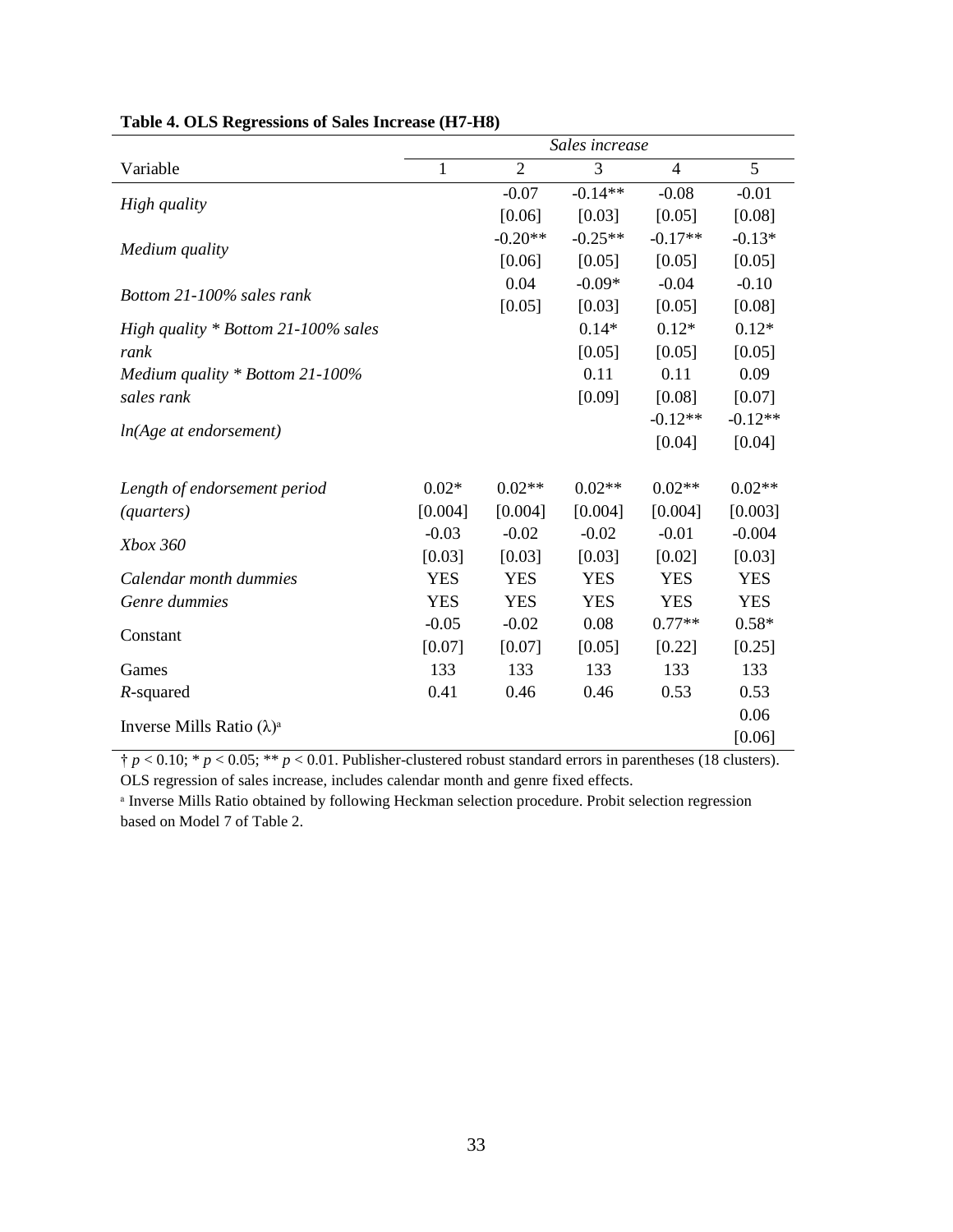### **Figure 1. Value Creation and Value Capture in Platform Markets**